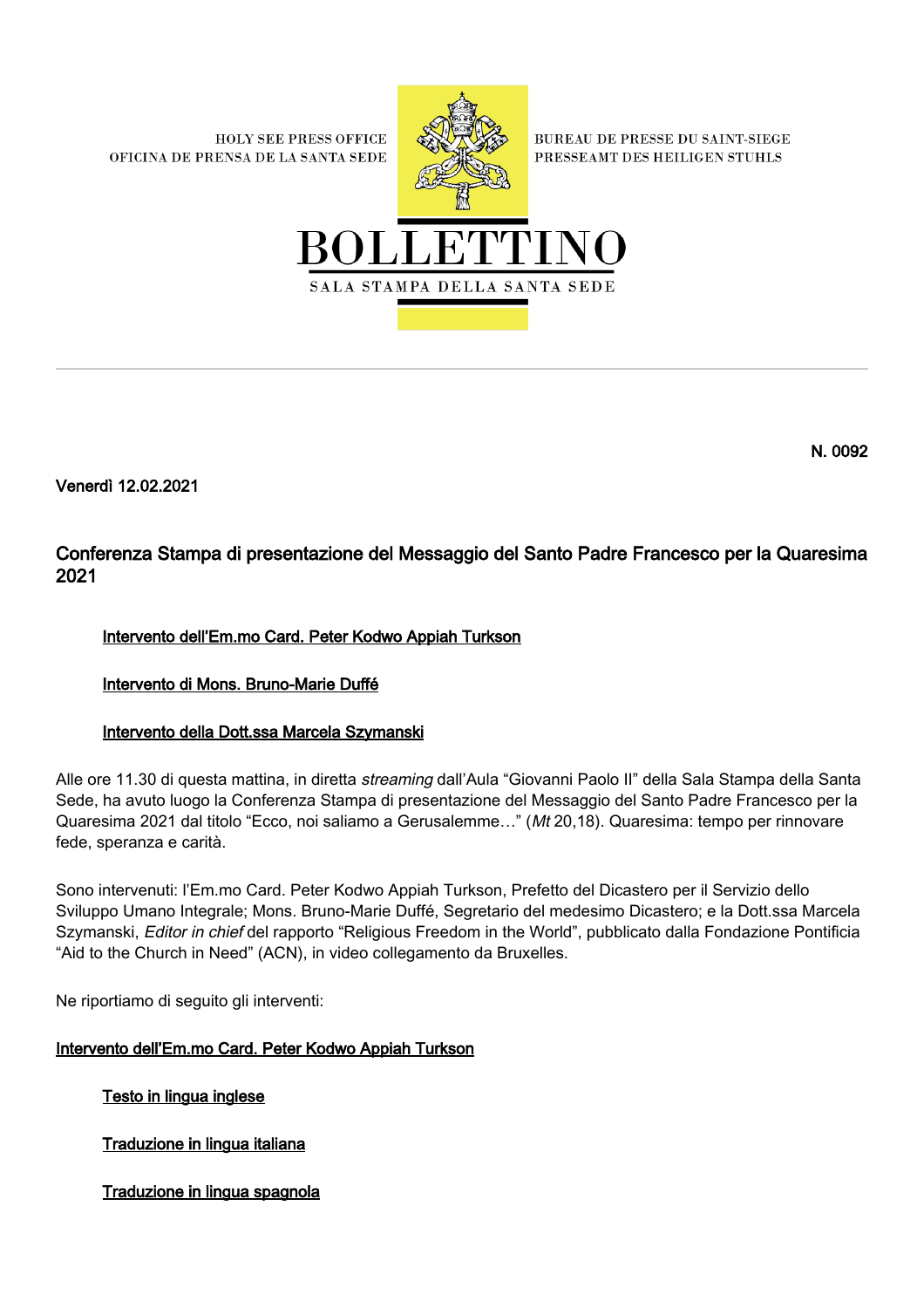#### Testo in lingua inglese

The Holy Father's Message for LENT bears the title, "Behold, we are going up to Jerusalem....", and it send me to the passage in Matthew's Gospel, where I read: While Jesus was going up to Jerusalem, he took the twelve disciples aside by themselves, and said to them on the way **Behold we are going up to Jerusalem**, and the Son of man will be handed over to the Chief Priests and scribes, and they will condemn him to death; then they will hand him over to the gentiles to be mocked and flogged and crucified; and on the third day he will be raised" (Mt 20:17-19)

Jesus predicts what will happen to him in Jerusalem after he had drawn his twelve disciples apart from the crowd, as if he wanted to communicate to them a reserved piece of information. It was about the final phase of his mission and life on earth, which he, however, wanted to leave to the twelve disciples as legacy. He wanted them to share in it; and we shall see, Jesus' legacy to his followers becomes a invitation to imitate his *poverty* and self-abasement, his charity and love of his followers, his faith, his hope and his prayer life.

Placed under this title, "behold, we are going up to Jerusalem, the Pope's lenten message evokes the cultic and social tradition of God's people in the Bible, according to which "*going up to Jerusalem*" entailed a pilgrimage to God's house, as the destination. It entailed going up to Mt. Zion, the place that God has chosen to make his name dwell (Dt.12:11). It is where God is worshipped; and it from there that God teaches his people his ways. This is where the prophet Isaiah prophesied that all nations would come to be taught the ways of God and to learn to walk in his path (Is.2:3ff.).

This time, however, when Jesus goes up to Jerusalem with his disciples, the destination will be another mount: Golgotha, and it will be where God would reveal his love for humanity and pour out on humanity the Spirit of his Son: the Spirit of the *firstborn of many brothers*, the Spirit of children of God, and therefore, of our common fraternity.

On that occasion, Jesus from the cross would teach his followers, as from the new Temple on another hill the following lessons:

- the lesson of *obedient faith* with which Jesus embraced his passion and cross.

- the lesson of *poverty: the poverty of self-emptying and of becoming a slave*, in order to serve and to enrich humanity from his poverty (Phil.2:6-8; Mt.20:28; Jn.13:4-12).

- the lesson of love: the love of the Father for his Son and for the world (Jn.3:16), Jesus' love for his Father (Jn.10:17-18), as well as his love for his followers (Jn.13:1).

- the lesson of prayer with which Jesus began his agony in Gethsemane, with which he prayed for his crucifiers and with which he commended himself into the hands of the Father.

- the lesson of *hope* in his resurrection, which he would promise also to the repentant thief (Lk.23:41-42).

Under the title, "Behold we are going up to Jerusalem", then, Pope Francis' message for Lent 2021 gathers and arranges the lessons of the passion, crucifixion and resurrection of Jesus into a triad of theological virtues: faith, hope and charity, and a triad of lenten exercises: *self-impoverishment* (as in fasting and abstinence), *prayer* and charity/almsgiving. These two triads are woven together into forming the Pope's message this year; and, as you can see, they are virtues and exercise which Jesus himself lived and handed on to his followers to be lived also: to make them more Christ-like!. With his lenten message, Pope Francis recommends the same virtues and exercises, which Jesus taught his disciples, to us for a our lenten journey to the feast of the resurrection of Jesus at Easter 2021.

a) Our lenten message this year begins with an invitation to let the Word of Scripture teach us about the truth of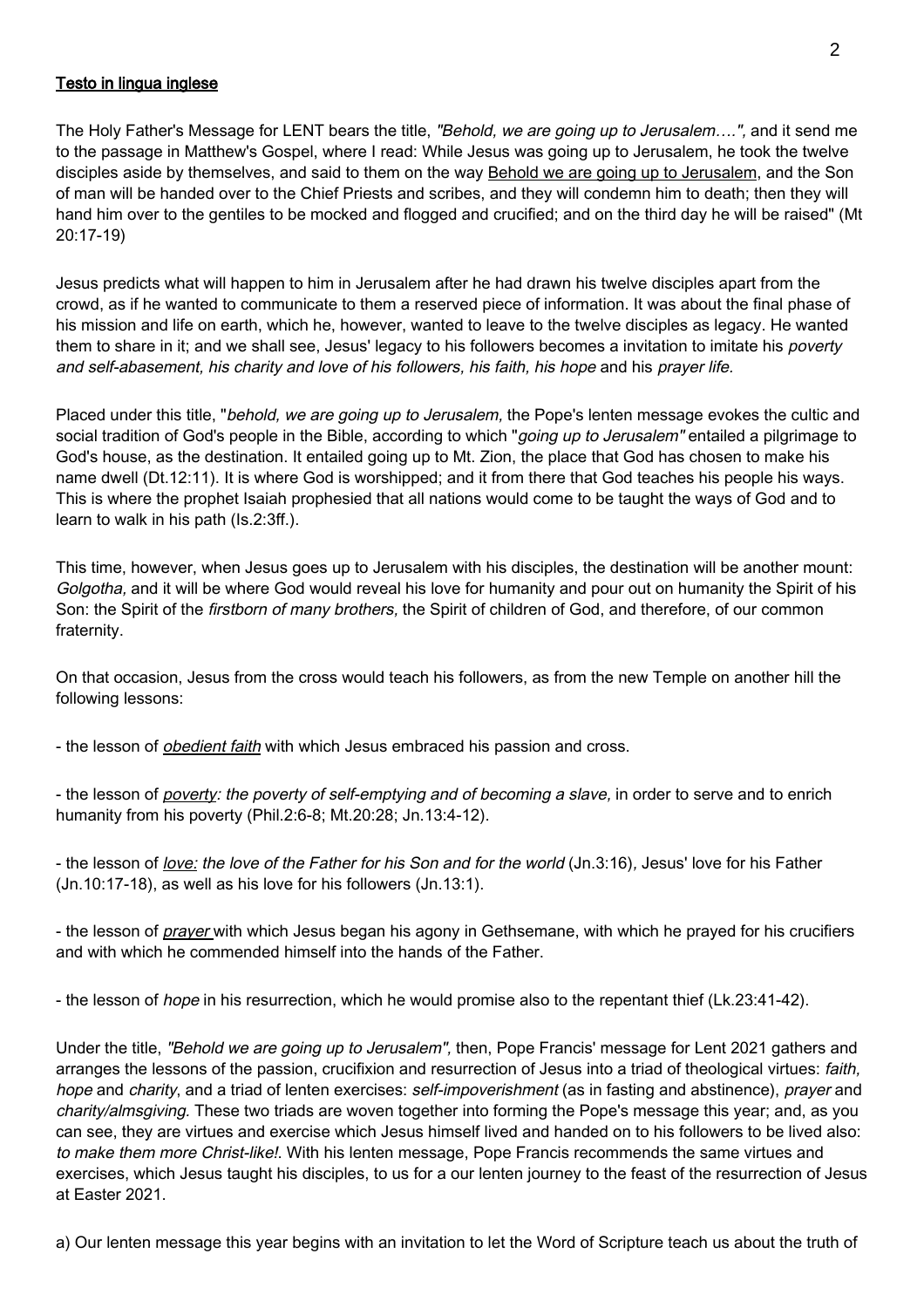Jesus: Son of God, who for our sake emptied himself to become a slave, so as to reveal the Father's love for us. In life, we empty ourselves, when we give up what we cherish and what we so identify with as to believe that we cannot live without them. Such self-emptying is called self denial and it is the spirit of fasting and all forms of abstinence. We give up time of watching TV, so we can go to Church, pray or say a rosary. It is only though selfdenial that we discipline ourselves to be able to take the gaze off ourselves and to recognize the other, reckon with his needs and thus create access to benefits and goods for people: respect their dignity and rights ... etc. Making room for the other is recognizing the existence (dignity) of the other: as another "self" /person like me, hence a brother/sister all of us children on the one God and Father of our confession.....Faith.

b) To the extent that what we give up through self-denial or abstinence benefits the other, our fasting contributes to promoting the *common good:* the resultant wellbeing of humanity, which at the time of self-denial may be veiled from our eyes, and can only be *hoped in*.. To hope is to talk about the future; and to talk about the future is to talk about God. Rooted in *faith, hope* generates energy, which stimulates the intellect and gives the will all its dynamism., It makes us redouble our activity, and there cannot be a better attitude in these periods of trial (climate and covid-19). Lent, as a period for living the theological virtue of hope, disposes us to seek the face of the God of our future in prayer. Through *prayer and communion* with God, we derive inspiration and an inner light to become dreamers and visionaries of a better future: of time made new by God's grace and the conversion of all of us.

c) When hope (in God and his grace) stimulates the intellect and gives the will all of its dynamism, they manifest themselves in going out of one's self to share and to promote the wellbeing of all: in charity. For it is when human activity is inspired and sustained by love/charity that it anticipates God's kingdom on earth. And we may recap here the vision of all lenten exercises: It will not be simply repeating St. Augustine to say that one needs a spirituality of love to show love. The point made by Fratelli tutti is that our "social love" and a consequent "civilization of love" must be rooted in and be a fruit of our spiritual love (love of God). The inwardly must be what supports the outwardly. Thus, as Pope Francis observes (Laudato si): it is the violence that is within our hearts which manifests itself in the abuses of nature . Accordingly, let us endeavour to cultivate within us love, in order to be able to show forth "social love." This is our lenten project!…May god help us with it!!"

[00197-EN.01] [Original text: English]

### Traduzione in lingua italiana

Il Messaggio del Santo Padre per la Quaresima porta il titolo: "Ecco, noi saliamo a Gerusalemme....", e mi rimanda al brano del Vangelo di Matteo, dove leggo: Mentre Gesù saliva a Gerusalemme, prese in disparte i dodici discepoli e disse loro per la strada: "Ecco, noi saliamo a Gerusalemme e il Figlio dell'uomo sarà consegnato ai capi dei sacerdoti e agli scribi, che lo condanneranno a morte; poi lo consegneranno ai pagani perché sia schernito, fustigato e crocifisso; e il terzo giorno risorgerà" (Mt 20,17-19)

Gesù predice ciò che gli accadrà a Gerusalemme dopo aver separato i suoi dodici discepoli dalla folla, come se volesse comunicare loro un'informazione riservata. Si trattava della fase finale della sua missione e della sua vita sulla terra, che però voleva lasciare in eredità ai dodici discepoli. Voleva che ne fossero partecipi; e vedremo, l'eredità di Gesù ai suoi seguaci diventa un invito a imitare la sua povertà e la sua abnegazione, la sua carità e il suo amore per i suoi seguaci, la sua fede, la sua speranza e la sua vita di preghiera.

Posto sotto questo titolo, "ecco, noi saliamo a Gerusalemme", il messaggio quaresimale del Papa evoca la tradizione cultuale e sociale del popolo di Dio nella Bibbia, secondo la quale "salire a Gerusalemme" implicava un pellegrinaggio alla casa di Dio, come destinazione. Significava salire al monte Sion, il luogo che Dio ha scelto per far dimorare il suo nome (Dt 12,11). È lì che Dio viene adorato; ed è da lì che Dio insegna al suo popolo le sue vie. È qui che il profeta Isaia profetizzò che tutte le nazioni sarebbero venute per farsi insegnare le vie di Dio e per imparare a camminare sulla sua strada (Is.2:3ff.).

Questa volta, però, quando Gesù salirà a Gerusalemme con i suoi discepoli, la destinazione sarà un altro monte: Golgota, e sarà il luogo in cui Dio rivelerà il suo amore per l'umanità ed effonderà sull'umanità lo Spirito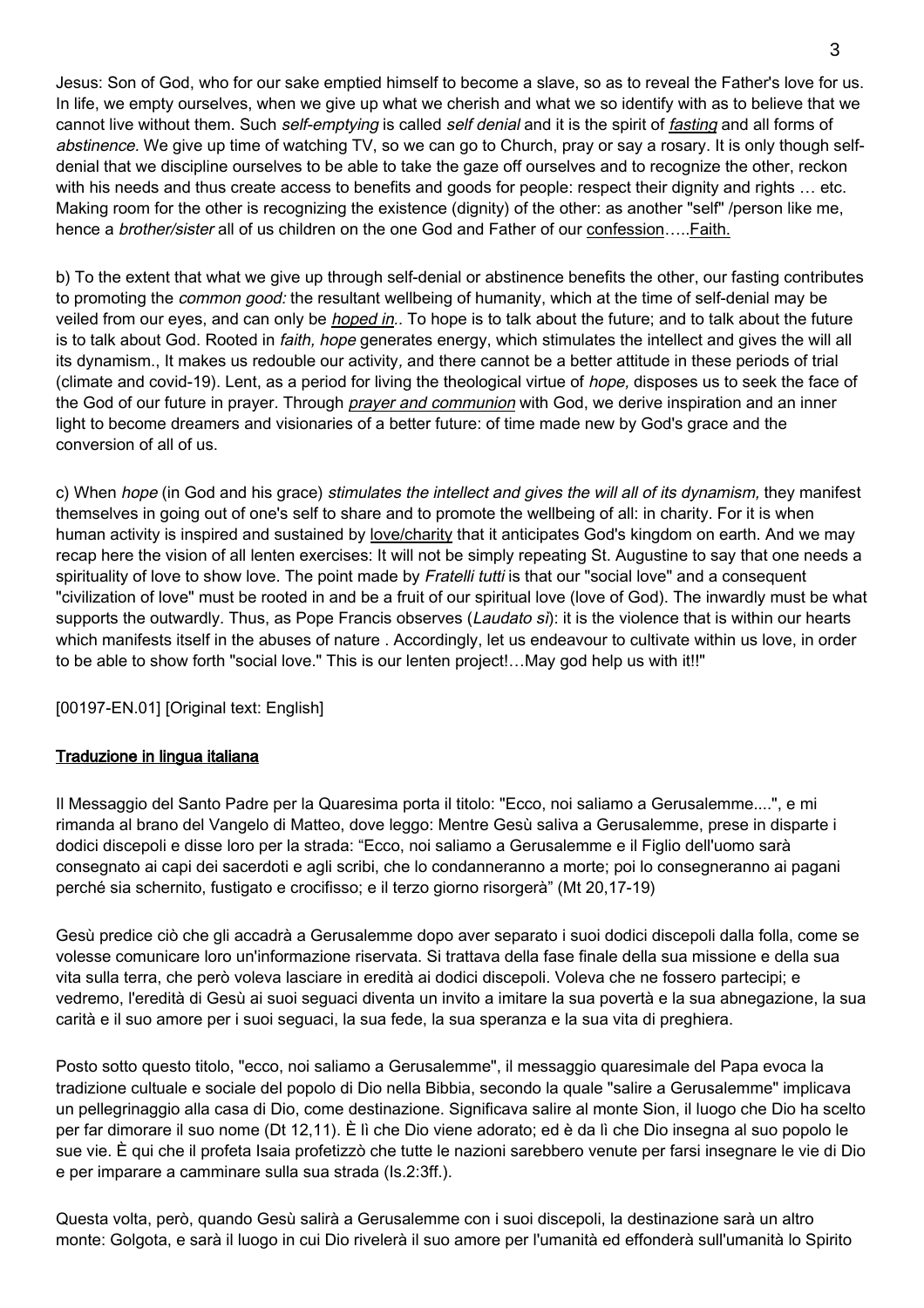di suo Figlio: lo Spirito del primogenito di molti fratelli, lo Spirito dei figli di Dio, e quindi, della nostra comune fraternità.

In quell'occasione, Gesù dalla croce insegnerà ai suoi seguaci, come dal nuovo Tempio su un'altra collina, le seguenti lezioni:

- la lezione della fede obbediente con cui Gesù ha abbracciato la sua passione e la sua croce.

- la lezione della povertà: la povertà di svuotarsi e di farsi schiavo, per servire e arricchire l'umanità dalla sua povertà (Fil 2,6-8; Mt 20,28; Gv 13,4-12).

- la lezione dell'amore: l'amore del Padre per suo Figlio e per il mondo (Gv.3,16), l'amore di Gesù per suo Padre (Gv.10,17-18), così come il suo amore per i suoi seguaci (Gv.13,1).

- la lezione di preghiera con cui Gesù iniziò la sua agonia nel Getsemani, con cui pregò per i suoi crocifissori e con cui si raccomandò nelle mani del Padre.

- la lezione di speranza nella sua risurrezione, che promette anche al ladro pentito (Lc.23,41-42).

Sotto il titolo "Ecco noi saliamo a Gerusalemme", quindi, il messaggio di Papa Francesco per la Quaresima 2021 raccoglie e organizza le lezioni della passione, crocifissione e resurrezione di Gesù in una triade di virtù teologali: fede, speranza e carità, e una triade di esercizi quaresimali: auto-impoverimento (come nel digiuno e nell'astinenza), preghiera e carità/allegria. Queste due triadi sono intrecciate insieme nel formare il messaggio del Papa di quest'anno; e, come si può vedere, sono virtù ed esercizi che Gesù stesso ha vissuto e trasmesso ai suoi seguaci per essere vissuti anche loro: per renderli più simili a Cristo! Con il suo messaggio quaresimale, Papa Francesco ci raccomanda le stesse virtù ed esercizi, che Gesù insegnò ai suoi discepoli, per un nostro cammino quaresimale verso la festa della risurrezione di Gesù a Pasqua 2021.

a) Il nostro messaggio quaresimale di quest'anno inizia con un invito a lasciare che la Parola della Scrittura ci insegni la verità di Gesù: Figlio di Dio, che per amor nostro ha svuotato se stesso per farsi schiavo, per rivelare l'amore del Padre per noi. Nella vita, noi ci svuotiamo, quando rinunciamo a ciò che ci sta a cuore e a ciò in cui ci identifichiamo al punto da credere che non possiamo vivere senza di essi. Questo svuotamento si chiama negazione di sé ed è lo spirito del digiuno e di tutte le forme di astinenza. Rinunciamo al tempo di guardare la TV, così possiamo andare in chiesa, pregare o dire un rosario. È solo attraverso l'abnegazione che ci discipliniamo per poter distogliere lo sguardo da noi stessi e riconoscere l'altro, fare i conti con le sue necessità e creare così accesso ai benefici e ai beni per le persone: rispettare la loro dignità e i loro diritti... ecc. Fare spazio all'altro è riconoscere l'esistenza (dignità) dell'altro: come un altro "io"/persona come me, quindi un fratello/sorella tutti figli dell'unico Dio e Padre della nostra confessione.....Fede.

b) Nella misura in cui ciò a cui rinunciamo attraverso l'abnegazione o l'astinenza va a beneficio dell'altro, il nostro digiuno contribuisce a promuovere il bene comune: il conseguente benessere dell'umanità, che al momento dell'abnegazione può essere velato ai nostri occhi, e può essere solo sperato. Sperare è parlare del futuro; e parlare del futuro è parlare di Dio. Radicata nella fede, la speranza genera energia, che stimola l'intelletto e dà alla volontà tutto il suo dinamismo, ci fa raddoppiare la nostra attività, e non c'è atteggiamento migliore in questi periodi di prova (clima e covid-19). La Quaresima, come periodo per vivere la virtù teologale della speranza, ci dispone a cercare il volto del Dio del nostro futuro nella preghiera. Attraverso la preghiera e la comunione con Dio, traiamo ispirazione e una luce interiore per diventare sognatori e visionari di un futuro migliore: del tempo reso nuovo dalla grazia di Dio e dalla conversione di tutti noi.

c) Quando la speranza (in Dio e nella sua grazia) stimola l'intelletto e dà alla volontà tutto il suo dinamismo, si manifesta nell'uscire da sé per condividere e promuovere il benessere di tutti: nella carità. Perché è quando l'attività umana è ispirata e sostenuta dall'amore/carità che anticipa il regno di Dio sulla terra. E possiamo ricapitolare qui la visione di tutti gli esercizi quaresimali: Non sarà una semplice ripetizione di Sant'Agostino dire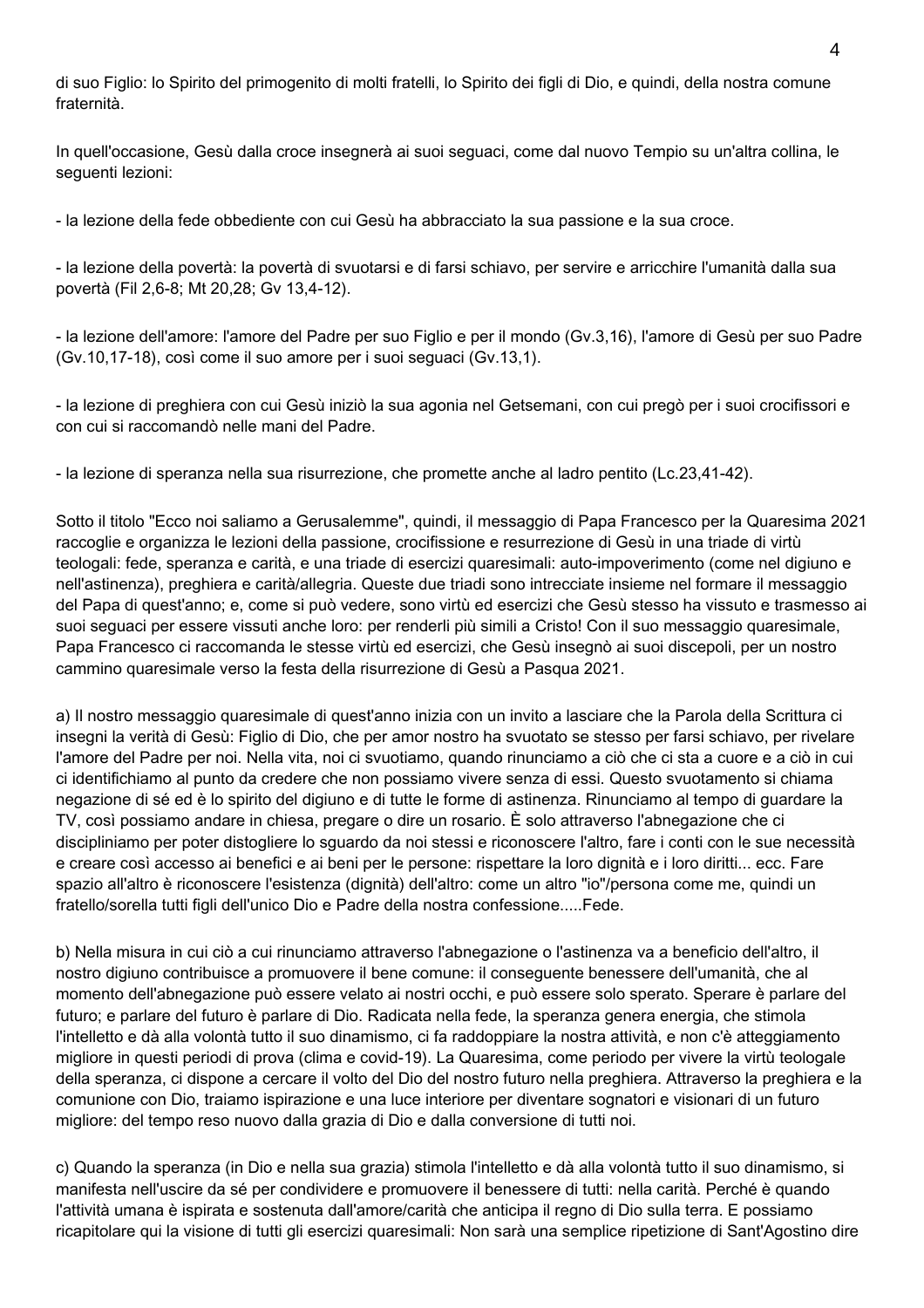che occorre una spiritualità dell'amore per mostrare l'amore. Il punto di "Fratelli tutti" è che il nostro "amore sociale" e una conseguente "civiltà dell'amore" devono essere radicati ed essere un frutto del nostro amore spirituale (amore di Dio). L'interiorità deve essere ciò che sostiene l'esteriorità. Così, come osserva Papa Francesco (Laudato si'): è la violenza che è nei nostri cuori che si manifesta negli abusi della natura. Di conseguenza, sforziamoci di coltivare in noi l'amore, per poter manifestare "l'amore sociale". Questo è il nostro progetto quaresimale!... Che Dio ci aiuti in questo!

## [00197-IT.01] [Testo originale: Inglese]

## Traduzione in lingua spagnola

El Mensaje del Santo Padre para la Cuaresma lleva por título "He aquí que subimos a Jerusalén....", y me remite al pasaje del Evangelio de Mateo, donde leo: Mientras Jesús subía a Jerusalén, tomó aparte a los doce discípulos y les dijo en el camino: "Ahora subimos a Jerusalén, donde el Hijo del hombre va a ser entregado a los sumos sacerdotes y a los escribas. Ellos lo condenarán a muerte y lo entregarán a los paganos para que sea maltratado, azotado y crucificado, pero al tercer día resucitará " (Mt20,17-19)

Jesús predice lo que le sucederá en Jerusalén después de haber apartado a sus doce discípulos de la multitud, como si quisiera comunicarles una información reservada. Se trata de la fase final de su misión y de su vida en la tierra, que, sin embargo, quería dejar a los doce discípulos como legado. Quería que lo compartieran; y ya veremos, el legado de Jesús a sus seguidores se convierte en una invitación a imitar su pobreza y abajamiento, su caridad y amor a sus seguidores, su fe, su esperanza y su vida de oración.

Bajo este título, "he aquí que subimos a Jerusalén", el mensaje cuaresmal del Papa evoca la tradición cultural y social del pueblo de Dios en la Biblia, según la cual "subir a Jerusalén" implicaba una peregrinación a la casa de Dios, como destino. Suponía subir al monte Sión, el lugar que Dios ha elegido para hacer habitar su nombre (Dt12,11). Es donde se adora a Dios; y es allí desde donde Dios enseña a su pueblo sus caminos. Aquí es donde el profeta Isaías profetizó que todas las naciones vendrían para que se les enseñaran los caminos de Dios y aprendieran a andar por su senda (Is2,3ss).

Esta vez, sin embargo, cuando Jesús subirá a Jerusalén con sus discípulos, el destino será otro monte: El Gólgota, y será donde Dios revelará su amor por la humanidad y derramará sobre ella el Espíritu de su Hijo: el Espíritu del primogénito de muchos hermanos, el Espíritu de los hijos de Dios y, por tanto, de nuestra común fraternidad.

En esa ocasión, Jesús desde la cruz enseñará a sus seguidores, como desde el nuevo Templo en otra colina las siguientes lecciones:

- la lección de la fe obediente con la que Jesús abrazó su pasión y su cruz.

- la lección de la pobreza: la pobreza del vaciamiento de sí mismo y de hacerse esclavo, para servir y enriquecer a la humanidad desde su pobreza (Fil2,6-8;Mt20,28;Jn13,4-12).

- la lección de amor: el amor del Padre por su Hijo y por el mundo (Jn3,16), el amor de Jesús por su Padre (Jn10,17-18), así como su amor por sus seguidores (Jn13,1).

- la lección de la oración con la que Jesús comenzó su agonía en Getsemaní, con la que rezó por sus verdugos y con la que se encomendó a las manos del Padre.

- la lección de la esperanza en su resurrección, que prometerá también al ladrón arrepentido (Lc23,41-42).

Bajo el título "He aquí que subimos a Jerusalén", el mensaje del Papa Francisco para la Cuaresma 2021 recoge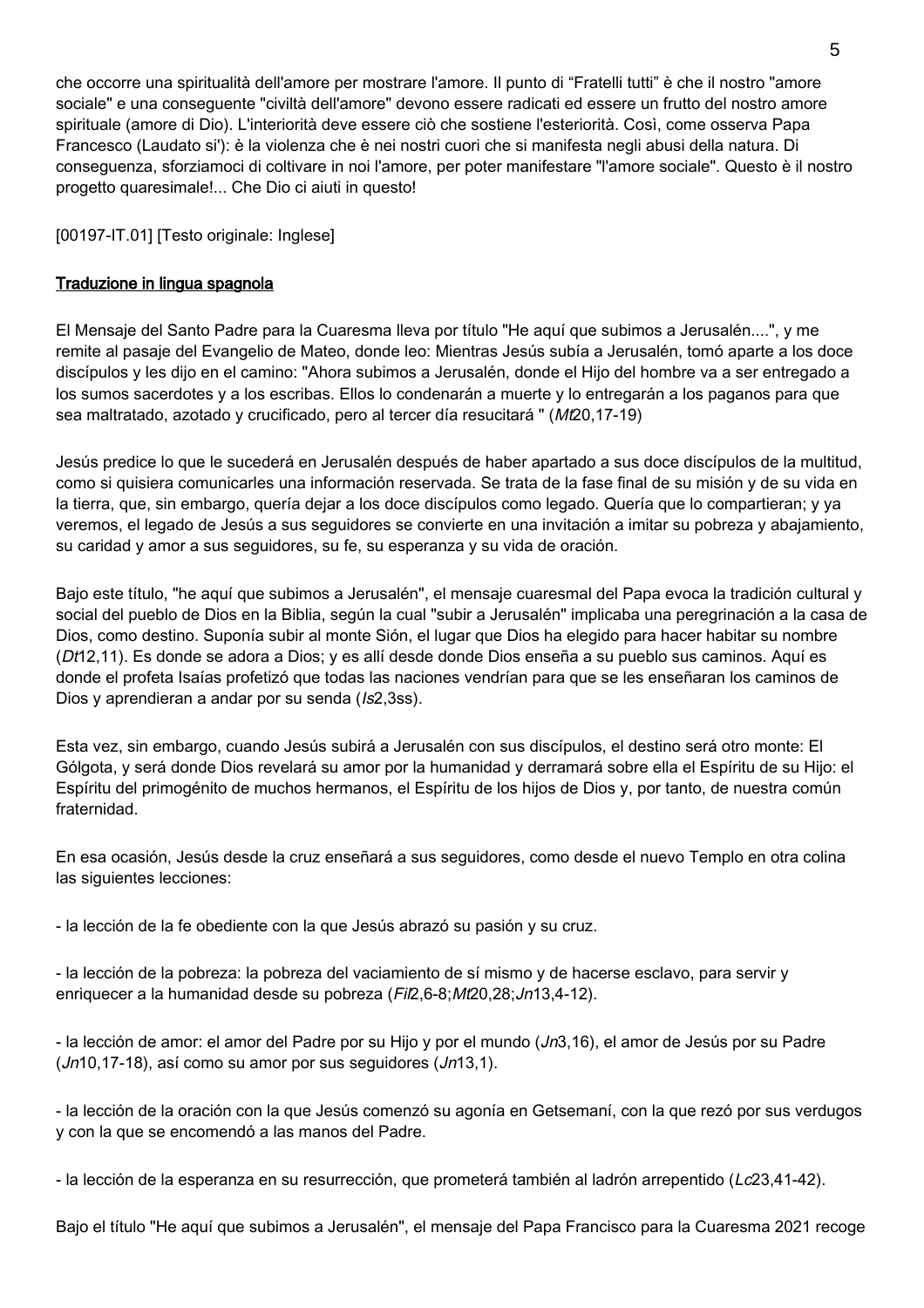y ordena las lecciones de la pasión, la crucifixión y la resurrección de Jesús en una tríada de virtudes teologales: la fe, la esperanza y la caridad, y una tríada de ejercicios cuaresmales: el empobrecimiento personal (con el ayuno y la abstinencia), la oración y la caridad/la limosna. Estas dos tríadas se entrelazan para formar el mensaje del Papa de este año; y, como se ve, son virtudes y ejercicios que el mismo Jesús vivió y transmitió a sus discípulos para que los vivieran también: ¡para hacerlos más parecidos a Cristo! Con su mensaje de cuaresma, el Papa Francisco nos propone las mismas virtudes y ejercicios que Jesús enseñó a sus discípulos, para nuestro camino cuaresmal hacia la fiesta de la resurrección de Jesús en la Pascua de 2021.

a) El Mensaje de cuaresma de este año empieza con una invitación a dejar que la Palabra de la Escritura nos enseñe la verdad de Jesús Hijo de Dios, que por nosotros se despojó de sí mismo para hacerse esclavo, a fin de revelar el amor del Padre por nosotros. En la vida, nos vaciamos de nosotros mismos cuando renunciamos a lo que apreciamos y con lo que nos identificamos tanto que creemos que no podemos vivir sin ello. Este vaciamiento se llama negación de sí mismo y es el espíritu del ayuno y de todas las formas de abstinencia. Renunciamos al tiempo de ver la televisión para poder ir a la Iglesia, rezar o rezar un rosario. Sólo a través de la autonegación nos disciplinamos para poder dirigir la mirada desde nosotros mismos al otro que cuenta con sus necesidades y así crear acceso a los beneficios y bienes de las personas: respetar su dignidad y sus derechos... etc. Abrir lugar al otro es reconocer la existencia (dignidad) del otro: como otro "yo" / persona como yo, por lo tanto un hermano/hermana, todos hijos del único Dios y Padre de nuestra confesión..... de nuestra fe.

b) En la medida en que lo que renunciamos a través de la renuncia o la abstinencia beneficia al otro, nuestro ayuno contribuye a promover el bien común: el bienestar que resulta para la humanidad, que en el momento de la abnegación puede estar velado a nuestros ojos, y sólo puede esperarse. Esperar es hablar del futuro; y hablar del futuro es hablar de Dios. Enraizada en la fe, la esperanza genera energía, que estimula el intelecto y da a la voluntad todo su dinamismo, nos hace redoblar nuestros esfuerzos y no puede haber mejor actitud en estos períodos de prueba (clima y covid-19). La Cuaresma, como período para vivir la virtud teologal de la esperanza, nos dispone a buscar el rostro del Dios de nuestro futuro en la oración. A través de la oración y la comunión con Dios, obtenemos inspiración y luz interior para convertirnos en soñadores y visionarios de un futuro mejor: de un tiempo hecho nuevo por la gracia de Dios y la conversión personal de todos.

c) Cuando la esperanza (en Dios y en su gracia) estimula la inteligencia y da a la voluntad todo su dinamismo, aparece la actitud de salir de uno mismo para compartir y promover el bienestar de todos: la caridad. En efecto, cuando la actividad humana está inspirada y sostenida por el amor/la caridad, anticipa el reino de Dios en la tierra. Y podemos recapitular aquí la visión de todos los ejercicios de Cuaresma: No será simplemente repetir a San Agustín decir que se necesita una espiritualidad del amor para mostrar el amor. Lo que plantea Fratelli tutties que nuestro "amor social" y, por lo tanto, la "civilización del amor" deben estar enraizados en nuestro amor espiritual (amor a Dios) y ser fruto de él. Lo interior debe ser lo que sostiene lo exterior. Así, como dice Papa Francisco (Laudato si'): es la violencia que está dentro de nuestros corazones que se hace patente en los abusos de la naturaleza. Por esto, esforcémonos por cultivar dentro de nosotros el amor, para poder manifestar el "amor social". Este es nuestro proyecto de cuaresma!...¡¡Que Dios nos ayude en esto!!"

[00197-ES.01] [Texto original: Inglés]

### Intervento di Mons. Bruno-Marie Duffé

Testo in lingua francese

Traduzione in lingua italiana

Traduzione in lingua inglese

Traduzione in lingua spagnola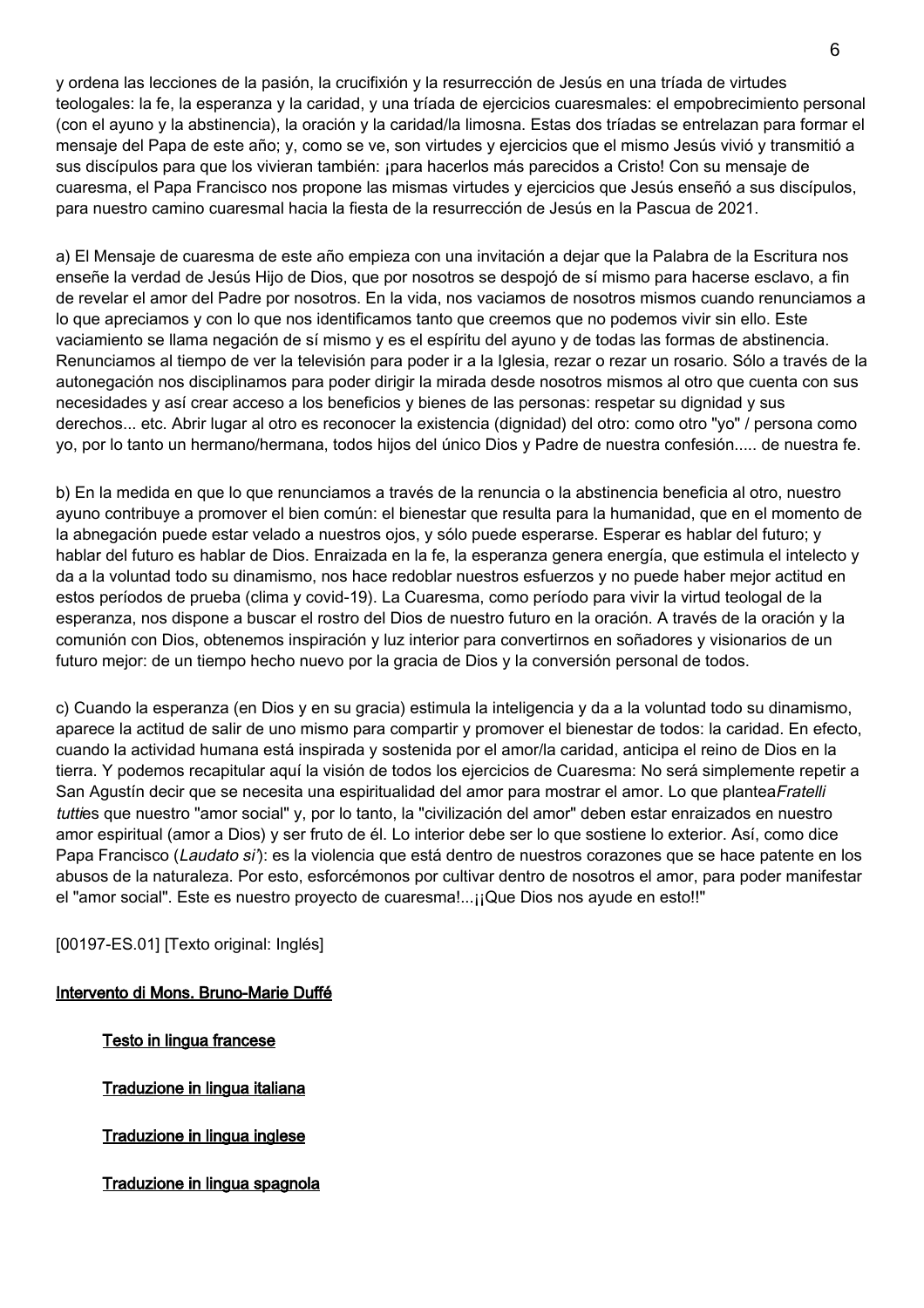#### Testo in lingua francese

Le message du Saint Père pour le temps du Carême rappelle à tous les chrétiens que cette période particulière de l'année est un temps de ressourcement et de conversion, centré sur la mémoire de la Passion, de la Mort et de la Résurrection du Christ dans lesquelles nous sommes plongés. C'est la raison pour laquelle nous sommes invités, pendant ces quarante jours, à suivre le chemin du Christ pour être en capacité, le soir de Pâques, de renouveler la promesse de notre baptême.

Nous lisons, au chapitre 20 de l'Evangile selon St Matthieu, cette parole du Christ: «Voici que nous montons à Jérusalem»: cette ville qui concentre en elle-même la mémoire de l'Alliance, les blessures d'une histoire humaine complexe et l'attente d'un accomplissement du message des prophètes.

Voici que nous-mêmes, aujourd'hui, nous sommes appelés à faire le chemin, avec le Christ, vers une vie nouvelle et un monde nouveau, vers une nouvelle confiance en Dieu et en l'avenir, dans un contexte marqué par l'inquiétude, le doute et parfois même le désespoir. La crise sanitaire du Covid-19 entraîne, nous le savons, une crise sociale dans laquelle nombreux sont celles et ceux qui traversent un temps de Passion et de mort.

Comment vivre ce temps du Carême, sur les pas du Christ, en nous renouvelant dans la foi, dans l'espérance et dans l'amour fraternel? Comment vivre avec le Christ et avec les souffrants, cette «traversée de la mort» et cette «résurrection» qui nous associent à la vie même du Christ et à l'amour de Dieu-Père?

«L'appel à vivre le jeûne, la prière et l'aumône, tels que Jésus les présente dans sa prédication, dit le Message du Saint Père, sont les conditions et les expressions de notre conversion. Le chemin de la pauvreté et du manque (le jeûne), le dialogue filial avec le Père (la prière), le regard et les gestes d'amour envers l'homme blessé (l'aumône) nous permettent d'incarner une foi sincère, une vivante espérance et une charité active.» (Introduction du Message).

Le jeûne ouvre notre esprit, notre corps et notre être tout entier au don de Dieu. En rompant avec un mode de vie égocentrique et une consommation excessive, voire compulsive, nous consentons à vivre une pauvreté qui est une ouverture à l'autre et à Dieu. Et nous recevons un amour qui nous vient du Père et du Christ.

Le Carême est «un temps pour croire», c'est-à-dire pour se laisser toucher par Dieu et le laisser «établir en nous sa demeure» (Cf. Jn 14,23).

Jeûner consiste donc à libérer notre existence de ce qui l'encombre, ce trop plein de choses, utiles et inutiles, ces informations vraies ou fausses, ces habitudes et ces dépendances qui nous enchaînent, pour ouvrir la porte de notre cœur et de notre intelligence à Celui qui vient partager notre condition humaine jusqu'à la mort: Jésus, le Fils du Dieu vivant.

Dans le recueillement et la prière silencieuse, l'espérance nous est donnée comme une lumière intérieure, pour éclairer les choix que nous sommes appelés à faire, la mission et les responsabilités qui nous sont confiées.

La prière est une respiration par laquelle nous laissons l'Esprit remplir notre vie intérieur et la dynamiser, avec les deux mouvements du recevoir et du donner.

Le Carême estun temps pour prier, en nommant simplement ceux et celles que la vie place sur notre chemin et en espérant avec eux. Grâce à cette expérience d'une prière personnelle – mais toujours ouverte à l'Autre et aux autres – nous sont données l'inspiration pour réconforter, consoler, encourager, offrir à nos proches la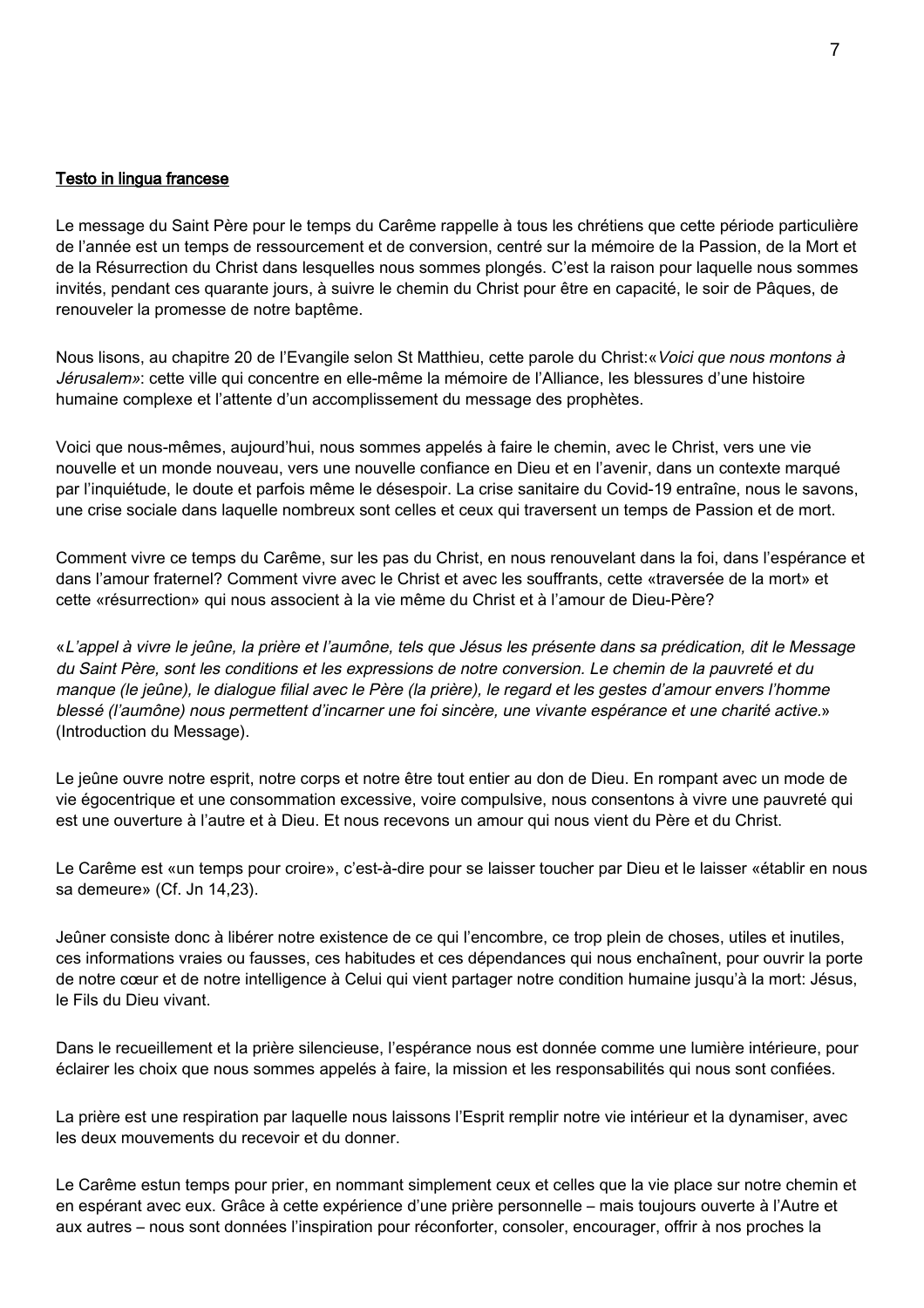sollicitude et le pardon. Et cela s'étend à ceux qui sont au loin ou dans la solitude.

L'aumône est l'acte par lequel nous exprimons notre compassion et notre charité. La charité est en effet l'élan du cœur qui nous fait sortir de nous-mêmes, pour nous rendre proche de la personne blessée, méprisée, sans abri, dans le besoin…

Ainsi que l'exprime clairement le Saint Père dans l'Encyclique «Fratelli tutti»: « La charité, par son dynamisme universel, peut construire un monde nouveau, parce qu'elle n'est pas un sentiment stérile mais la meilleure manière d'atteindre des chemins efficaces de développement pour tous» (F.T. n°183).

Le Carême est un temps pour donner: ce que nous avons, ce que nous savons, ce que nous sommes. Grâce à l'expérience du don, nous considérons celui est dans le manque comme un membre de notre propre famille, comme un frère, comme un ami que nous aimons. Le peu que nous partageons avec amour devient beaucoup et ne s'épuise jamais: il devient une réserve de vie et de joie simple.

Le Carême nous ouvre donc un chemin de conversion, sur les pas du Seigneur Jésus lui-même, lui qui a vécu jusqu'au bout sa mission de Fils et que Dieu a relevé au matin de Pâques. Telle est notre foi: elle est une espérance offerte à tout vivant, au -delà de la souffrance et de la mort. Il a dans ses mains et sur son corps les traces de nos injustices et de nos douleurs mais il est debout, devant nous et nous appelle à une vienouvelle.

[00198-FR.01] [Texte original: Français]

#### Traduzione in lingua italiana

Il messaggio quaresimale del Santo Padre ricorda a tutti i cristiani che questo particolare periodo dell'anno è un tempo di rinnovamento e conversione, incentrato sulla memoria della Passione, Morte e Resurrezione di Cristo in cui siamo immersi. Ecco perché siamo invitati, durante questi quaranta giorni, a seguire il cammino di Cristo affinché la sera di Pasqua possiamo rinnovare la promessa del nostro Battesimo.

Nel capitolo 20 del Vangelo secondo Matteo, leggiamo queste parole di Cristo: "Ecco, noi saliamo a Gerusalemme": questa città che concentra in sé la memoria dell'Alleanza, le ferite di una complessa storia umana e l'attesa del compimento del messaggio dei profeti.

Oggi siamo chiamati a camminare con Cristo verso una nuova vita e un nuovo mondo, verso una nuova fiducia in Dio e nel futuro, in un contesto segnato dall'ansia, dal dubbio e talvolta anche dalla disperazione. Sappiamo che la crisi sanitaria di Covid-19 sta causando una crisi sociale in cui molti stanno attraversando un periodo di passione e morte.

Come possiamo vivere questo tempo di Quaresima sulle orme di Cristo, rinnovandoci nella fede, nella speranza e nell'amore fraterno? Come possiamo vivere con Cristo e con coloro che soffrono, questo "attraversamento della morte" e questa "resurrezione" che ci associa alla vita stessa di Cristo e all'amore di Dio Padre?

La chiamata a vivere il digiuno, la preghiera e l'elemosina, come Gesù li presenta nella sua predicazione, dice il Messaggio del Santo Padre, sono le condizioni e l'espressione della nostra conversione. «La via della povertà e della privazione (il digiuno), lo sguardo e i gesti d'amore per l'uomo ferito (l'elemosina) e il dialogo filiale con il Padre (la preghiera) ci permettono di incarnare una fede sincera, una speranza viva e una carità operosa» (Introduzione del messaggio).

Il digiuno apre il nostro spirito, il nostro corpo e tutto il nostro essere al dono di Dio. Rompendo con uno stile di vita egocentrico e un consumo eccessivo, persino compulsivo, acconsentiamo a vivere una povertà che è un'apertura agli altri e a Dio. E riceviamo un amore che ci viene dal Padre e da Cristo.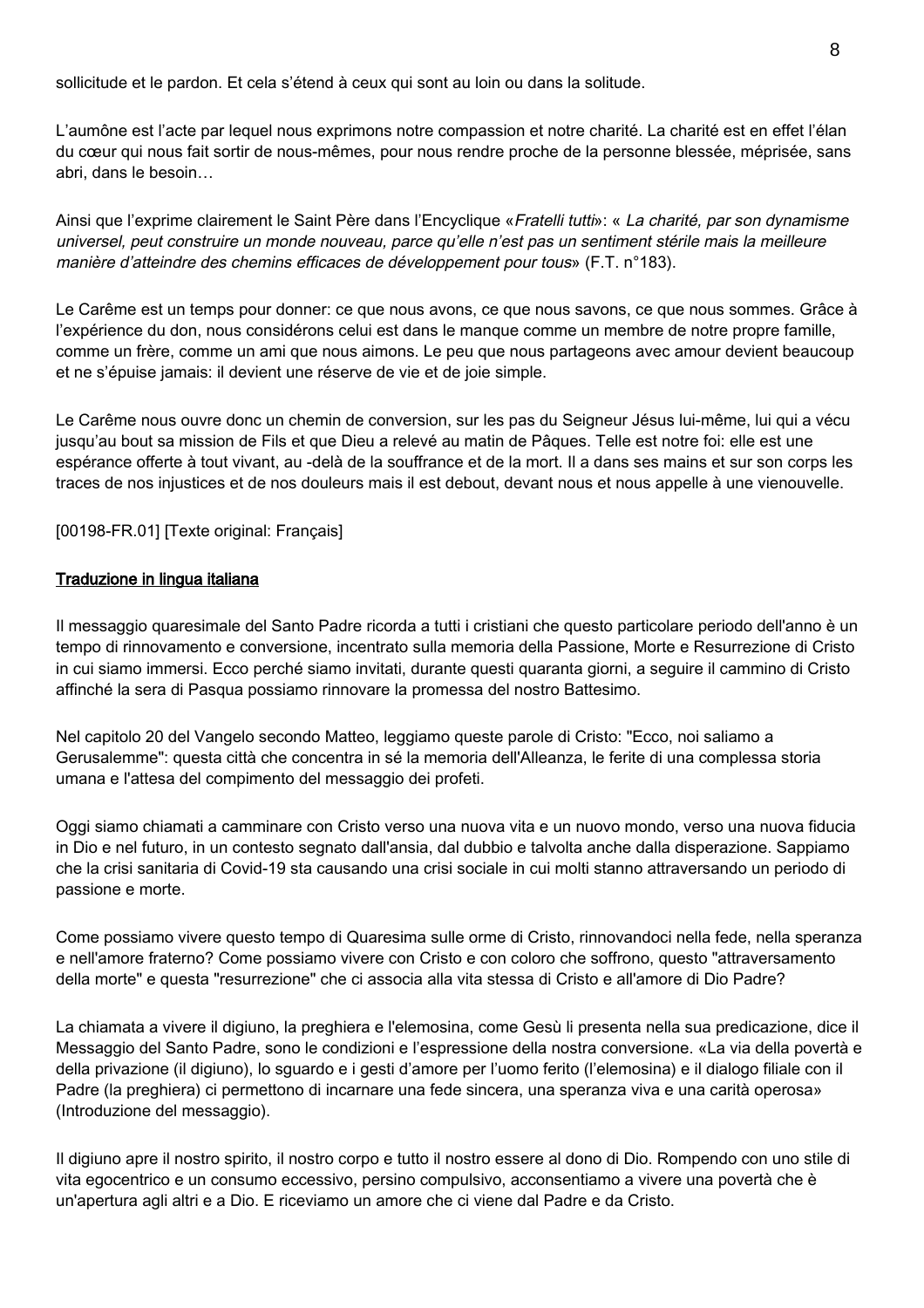La Quaresima è "un tempo per credere", cioè per lasciarci toccare da Dio e lasciare che "stabilisca la sua dimora in noi" (cf. Gv 14,23).

Il digiuno, allora, consiste nel liberare la nostra esistenza da ciò che la ingombra, dal sovraccarico di cose, utili e inutili, dalle informazioni vere o false, dalle abitudini e dalle dipendenze che ci legano, per aprire la porta del nostro cuore e della nostra intelligenza a Colui che viene a condividere la nostra condizione umana fino alla morte: Gesù, il Figlio del Dio vivente.

Nel raccoglimento e nella preghiera silenziosa, la speranza ci è data come luce interiore, per illuminare le scelte che siamo chiamati a fare, la missione e le responsabilità che ci sono state affidate.

La preghiera è un respiro con cui permettiamo allo Spirito di riempire la nostra vita interiore e di energizzarla, con i due movimenti del ricevere e del dare.

La Quaresima è un tempo per pregare, semplicemente nominando coloro che la vita mette sul nostro cammino e sperando con loro. Attraverso questa esperienza di preghiera personale - ma sempre aperta all'Altro e agli altri - ci viene data l'ispirazione per confortare, consolare, incoraggiare, offrire sollecitudine e perdono a chi ci sta vicino. E questo si estende a coloro che sono lontani o in solitudine.

L'elemosina è l'atto con cui esprimiamo la nostra compassione e carità. La carità è infatti l'impulso del cuore che ci fa uscire da noi stessi, per renderci vicini alla persona ferita, disprezzata, senza casa, bisognosa...

Come dice chiaramente il Santo Padre nell'Enciclica "Fratelli tutti": «La carità, col suo dinamismo universale, può costruire un mondo nuovo, perché non è un sentimento sterile, bensì il modo migliore di raggiungere strade efficaci di sviluppo per tutti» (n°183).

La Quaresima è un tempo di donazione: ciò che abbiamo, ciò che sappiamo, ciò che siamo. Attraverso l'esperienza del dare, consideriamo il bisognoso come un membro della nostra stessa famiglia, come un fratello, come un amico che amiamo. Il poco che condividiamo con amore diventa molto e non si esaurisce mai: diventa una riserva di vita e di gioia semplice.

La Quaresima ci apre dunque un cammino di conversione, sulle orme del Signore Gesù stesso, che ha vissuto fino in fondo la sua missione di Figlio e che Dio ha risuscitato il mattino di Pasqua. Questa è la nostra fede: è una speranza offerta ad ogni vivente, al di là della sofferenza e della morte. Ha nelle sue mani e sul suo corpo le tracce delle nostre ingiustizie e del nostro dolore, ma sta davanti a noi e ci chiama a una vita nuova.

[00198-IT.01] [Testo originale: Francese]

### Traduzione in lingua inglese

The Holy Father's message for the time of Lent reminds all Christians that this particular time of the year is a time of renewal and conversion, centred on the memory of the Passion, Death and Resurrection of Christ in which we are immersed. This is why we are invited, during these forty days, to follow the path of Christ so that on Easter evening we may be able to renew the promise of our Baptism.

In chapter 20 of the Gospel according to St Matthew, we read the words of Christ: "Behold, we are going up to Jerusalem": this city which concentrates within itself the memory of the Covenant, the wounds of a complex human history and the expectation of the fulfilment of the message of the prophets.

Today we are called to walk the way with Christ towards a new life and a new world, towards a new trust in God and in the future, in a context marked by anxiety, doubt and sometimes even despair. We know that the health crisis of Covid-19 is causing a social crisis in which many people are going through a time of passion and death.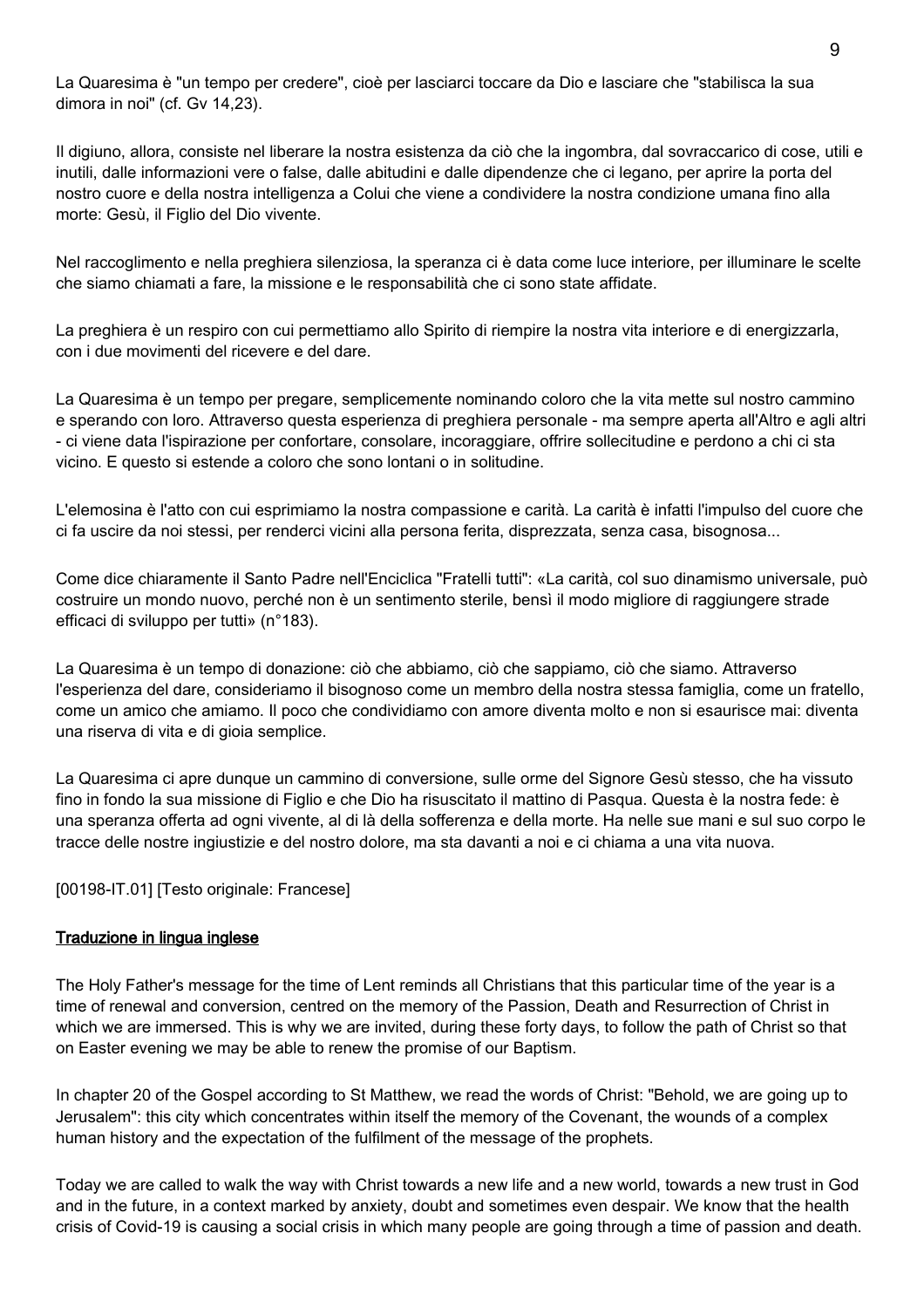How can we live this time of Lent in the footsteps of Christ, renewing ourselves in faith, hope and brotherly love? How can we live with Christ and with those who suffer, this "crossing of death" and this "resurrection" that associates us with the very life of Christ and the love of God the Father?

The call to live fasting, prayer and almsgiving, as Jesus presents them in his preaching, says the Message of the Holy Father, «are the conditions and expressions of our conversion. «The path of poverty and self-denial (fasting), concern and loving care for the poor (almsgiving), and childlike dialogue with the Father (prayer) make it possible for us to live lives of sincere faith, living hope and effective charity». (Introduction of the Message).

Fasting opens our spirit, body and whole being to the gift of God. By breaking with an egocentric lifestyle and excessive, even compulsive consumption, we consent to live a poverty that is an openness to others and to God. And we receive a love that comes to us from the Father and from Christ.

Lent is "a time to believe", that is, to allow ourselves to be touched by God and let him "establish his dwelling place in us" (cf. Jn 14:23).

Fasting, therefore, consists in freeing our existence from what encumbers it, from the overload of things, useful and useless, from true or false information, from the habits and dependencies that bind us, to open the door of our hearts and minds to the One who comes to share our human condition until death: Jesus, the Son of the living God.

In recollection and silent prayer, hope is given to us as an inner light, to illuminate the choices we are called to make, the mission and the responsibilities entrusted to us.

Prayer is a breath by which we allow the Spirit to fill our inner life and energise it, with the two movements of receiving and giving.

Lent is a time to pray, simply naming those whom life places on our path and hoping with them. Through this experience of personal prayer - but always open to the Other and to others - we are given the inspiration to comfort, console, encourage, and offer our loved ones solicitude and forgiveness. And this extends to those who are far away or in solitude.

Almsgiving is the act by which we express our compassion and charity. Charity is indeed the impulse of the heart that makes us come out of ourselves, to make us close to the wounded, despised, homeless, needy person...

As the Holy Father clearly expresses in the Encyclical "Fratelli tutti": «Charity, with its impulse to universality, is capable of building a new world. No mere sentiment, it is the best means of discovering effective paths of development for everyone» (n°183).

Lent is a time for giving: what we have, what we know, what we are. Through the experience of giving, we consider the one in need as a member of our own family, as a brother, as a friend whom we love. The little that we share with love becomes much and never runs out: it becomes a reserve of life and simple joy.

Lent therefore opens up a path of conversion in the footsteps of the Lord Jesus himself, who lived out his mission as Son to the end and whom God raised up on Easter morning. This is our faith: it is a hope offered to every living person, beyond suffering and death. He has in his hands and on his body the traces of our injustices and our pain, but he stands before us and calls us to a new life.

[00198-EN.01] [Original text: French]

#### Traduzione in lingua spagnola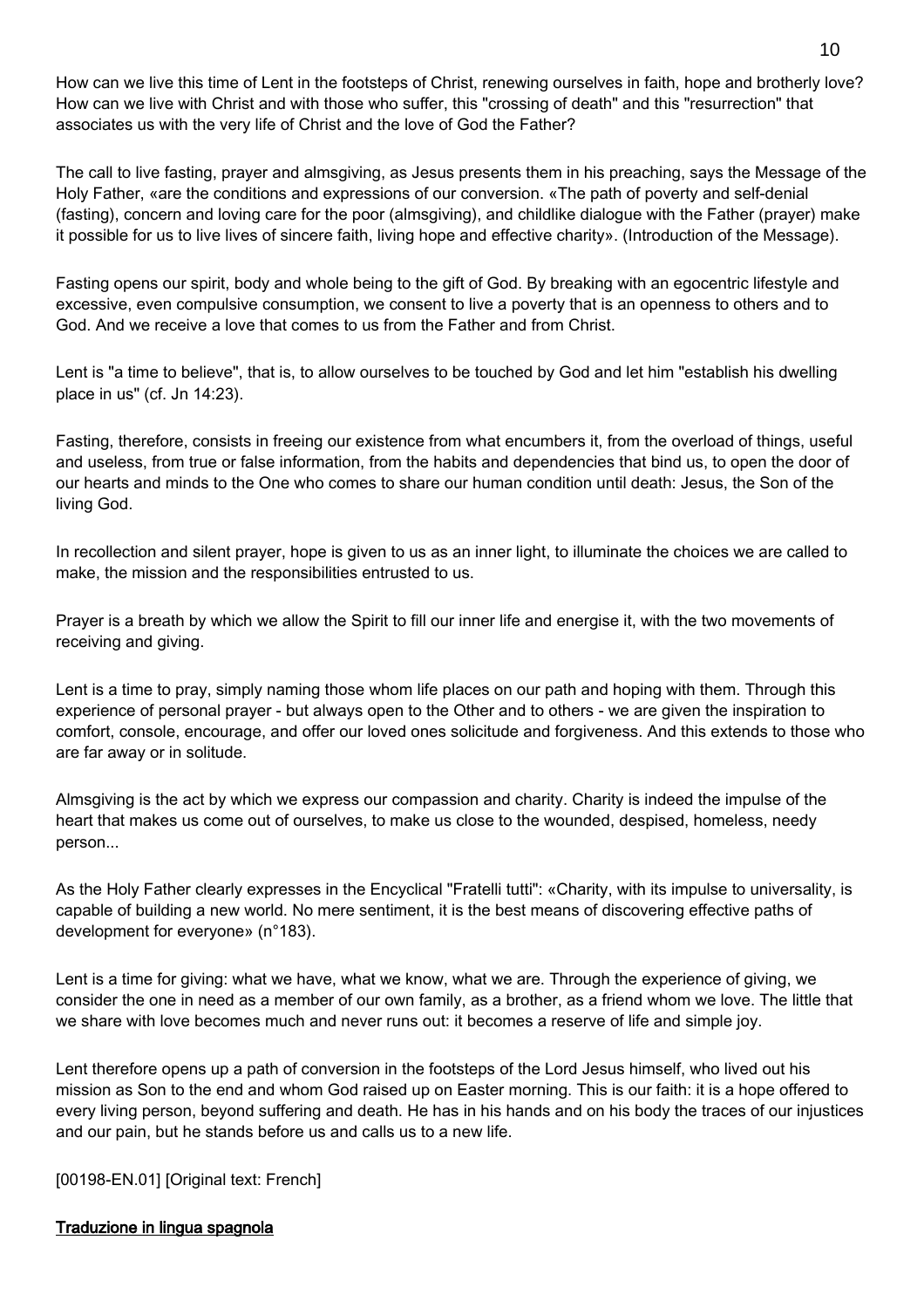El mensaje de Cuaresma del Santo Padre recuerda a todos los cristianos que este tiempo particular del año es un tiempo de renovación y conversión, centrado en la memoria de la Pasión, Muerte y Resurrección de Cristo en la que estamos inmersos. Por eso se nos invita, durante estos cuarenta días, a seguir el camino de Cristo para que en la tarde de Pascua podamos renovar la promesa de nuestro bautismo.

En el capítulo 20 del Evangelio según San Mateo, leemos estas palabras de Cristo: "He aquí que subimos a Jerusalén": esta ciudad que concentra en sí misma la memoria de la Alianza, las heridas de una compleja historia humana y la espera del cumplimiento del mensaje de los profetas.

Hoy estamos llamados a caminar con Cristo hacia una vida y un mundo nuevos, hacia una nueva confianza en Dios y en el futuro, en un contexto marcado por la ansiedad, la duda y a veces incluso la desesperación. Sabemos que la crisis sanitaria de Covid-19 está provocando una crisis social en la que muchos están pasando por un momento de pasión y muerte.

¿Cómo podemos vivir este tiempo de Cuaresma siguiendo las huellas de Cristo, renovándonos en la fe, la esperanza y el amor fraterno? ¿Cómo podemos vivir con Cristo y con los que sufren, esta "travesía de la muerte" y esta "resurrección" que nos asocia a la vida misma de Cristo y al amor de Dios Padre?

La llamada a vivir el ayuno, la oración y la limosna, tal como las presenta Jesús en su predicación, dice el Mensaje del Santo Padre, son las condiciones y la expresión de nuestra conversión. «La vía de la pobreza y de la privación (el ayuno), la mirada y los gestos de amor hacia el hombre herido (la limosna) y el diálogo filial con el Padre (la oración) nos permiten encarnar una fe sincera, una esperanza viva y una caridad operante» (Introducción del Mensaje).

El ayuno abre nuestro espíritu, nuestro cuerpo y todo nuestro ser al don de Dios. Rompiendo con el estilo de vida egocéntrico y el consumo excesivo, incluso compulsivo, consentimos vivir una pobreza que es una apertura a los demás y a Dios. Y recibimos un amor que nos viene del Padre y de Cristo.

La Cuaresma es "un tiempo para creer", es decir, para dejarse tocar por Dios y dejar que "establezca su morada en nosotros" (Cf. Jn 14,23).

El ayuno, pues, consiste en liberar nuestra existencia de lo que la desordena, de la sobrecarga de cosas, útiles e inútiles, de las informaciones verdaderas o falsas, de los hábitos y dependencias que nos atan, para abrir la puerta de nuestro corazón y de nuestra inteligencia a Aquel que viene a compartir nuestra condición humana hasta la muerte: Jesús, el Hijo de Dios vivo.

En el recogimiento y la oración silenciosa, la esperanza se nos da como luz interior, para iluminar las opciones que estamos llamados a hacer, la misión y las responsabilidades que se nos confían.

La oración es un soplo por el que permitimos que el Espíritu llene nuestra vida interior y la dinamice, con los dos movimientos de recibir y dar.

La Cuaresma es un tiempo para rezar, simplemente nombrando a aquellos que la vida pone en nuestro camino y esperando con ellos. A través de esta experiencia de oración personal -pero siempre abierta al Otro y a los demás- se nos da la inspiración para confortar, consolar, animar y ofrecer solicitud y perdón a los que están cerca de nosotros. Y esto se extiende a los que están lejos o en la soledad.

La limosna es el acto por el que expresamos nuestra compasión y caridad. La caridad es, en efecto, el impulso del corazón que nos hace salir de nosotros mismos, para hacernos cercanos a la persona herida, despreciada, sin hogar, necesitada...

Como lo expresa claramente el Santo Padre en la Encíclica "Fratelli tutti": «La caridad, con su dinamismo universal, puede construir un mundo nuevo, porque no es un sentimiento estéril, sino la mejor manera de lograr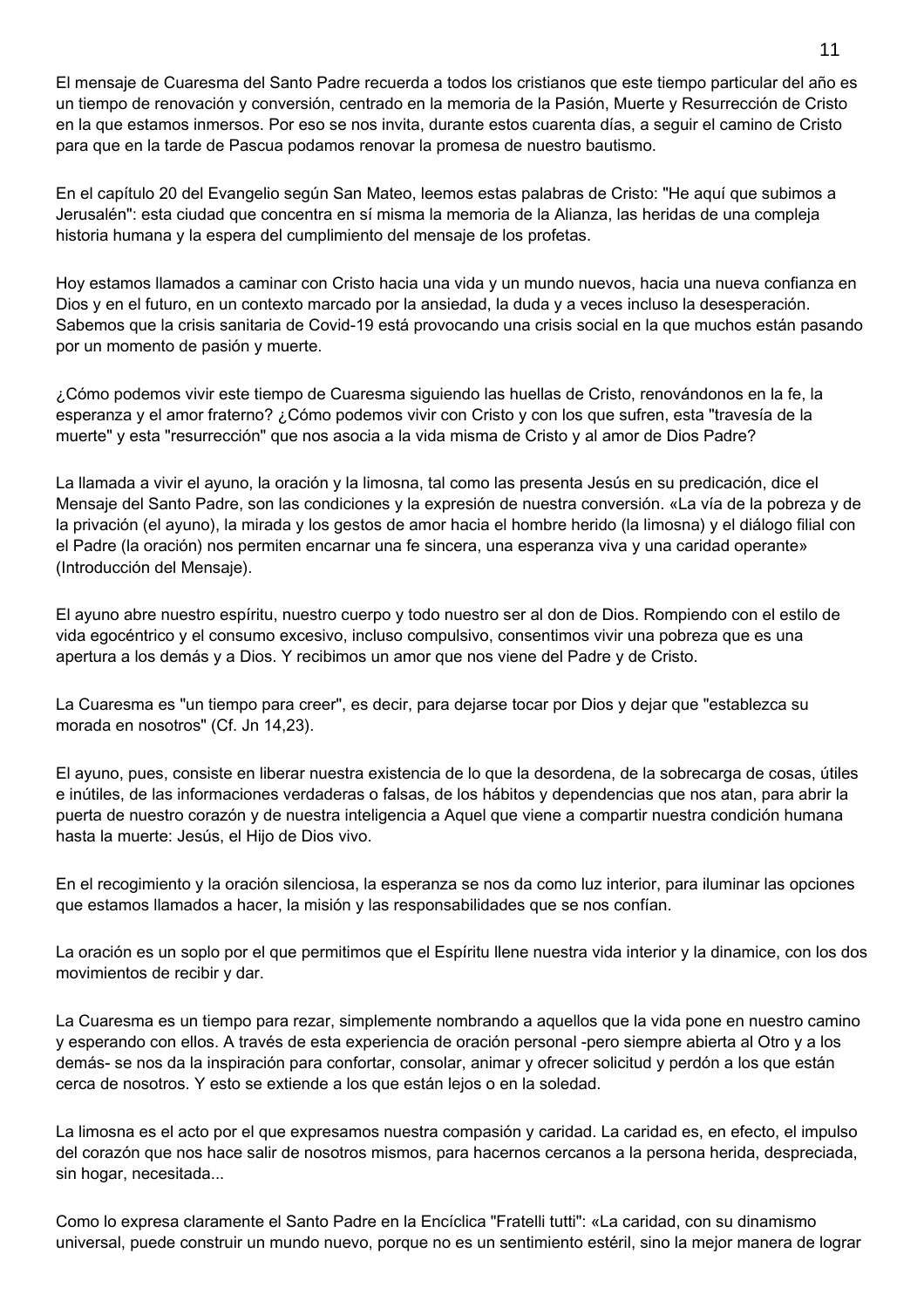caminos eficaces de desarrollo para todos» (n°183).

La Cuaresma es un tiempo para dar: lo que tenemos, lo que sabemos, lo que somos. A través de la experiencia de dar, consideramos al necesitado como un miembro de nuestra propia familia, como un hermano, como un amigo al que queremos. Lo poco que compartimos con el amor se convierte en mucho y nunca se agota: se convierte en una reserva de vida y de simple alegría.

La Cuaresma nos abre, pues, un camino de conversión, tras las huellas del mismo Señor Jesús, que vivió hasta el final su misión de Hijo y al que Dios resucitó en la mañana de Pascua. Esta es nuestra fe: es una esperanza que se ofrece a toda persona viva, más allá del sufrimiento y de la muerte. Tiene en sus manos y en su cuerpo las huellas de nuestras injusticias y de nuestro dolor, pero se presenta ante nosotros y nos llama a una vida nueva.

[00198-ES.01] [Texto original: Francés]

### Intervento della Dott.ssa Marcela Szymanski

Testo in lingua inglese

Traduzione in lingua italiana

Traduzione in lingua spagnola

#### Testo in lingua inglese

In behalf of those persecuted for their faith, I want to thank you very much for this opportunity to share their testimony, linking them to the important message of Pope Francis for Lent this year. To those who suffer the ordeal of persecution, the pandemic has represented a moment of communion in pain and loss, regrettably occurring all over the world.

Pain brings us closer to one another, and through faith one receives the "living water" described by the Holy Father. A recently published poll by the Pew Research Center shows that, in most Western countries, religious feeling has increased during the pandemic. We should not close our eyes to that.

And, therefore, here I am today, with my hat of Editor-in-Chief of the report "Religious Freedom in the World", published by Aid to the Church in Need. The report will be presented to you here on April 20th, but in the meantime I get to hear and read stories of faith, love and hope under various degrees of persecution. The example of those who would rather die than renounce their faith is unforgettable and hard to comprehend, it is like a dialogue where one of the parties seems to be fully charged with hatred and the other one appears fully protected by a strong layer of Love.

When I hear the stories of those oppressed and my eyes cannot get any bigger, they tell me "But Marcela, please, when you speak about us, ask them to pray for us! We want to be like you, to be able to read the Bible whenever we want, to go to temples that are open all day, to celebrate Christmas like you do!" Then comes to me the vision of dusty Bibles on shelves, the closed Churches, the strange Christmas that we lived recently... And I have to answer to them: "No, I will not pray for you to be like us, but for us to be like you! I and my neighbors would like to have your strong faith and hope in the future, and the strength to keep giving to others".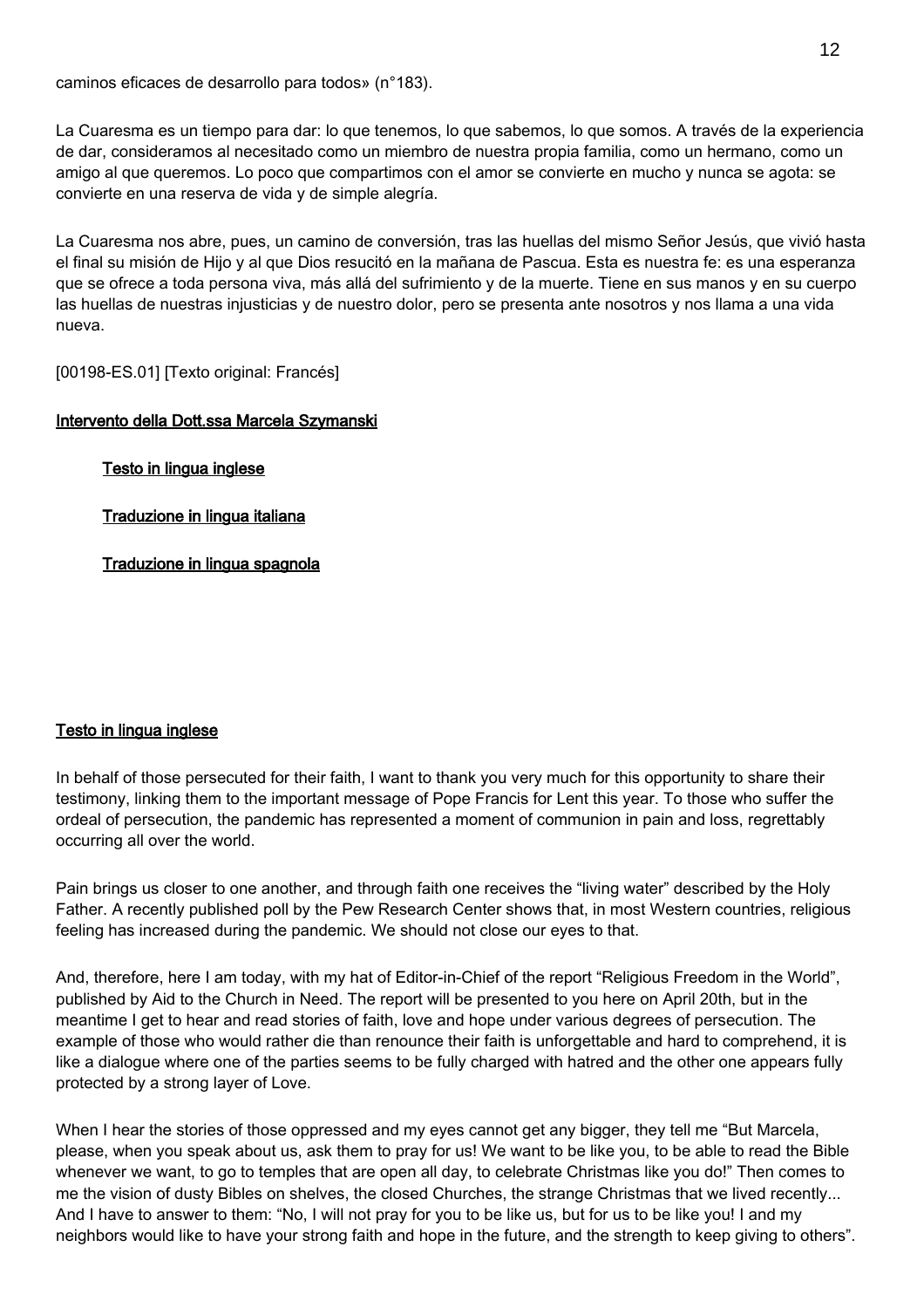The Pope's message today tells us exactly that, but I wanted to show you a picture to their stories, I have so many photographs! But I chose a portrait of a family, because the family is where we learn to live the virtues the Holy Father explains to us. This image I chose is a Christian family of Aleppo. This is a drawing by the 11 yearold daughter. The teacher asked her to show us what she had survived in September 2016, when the islamic terrorists of Al-Nusra were imposing their rule in the city. Please take a good look. This is a family under severe persecution because of the faith of their tormentors.

The artist is here, this is her mother, her sister and her brother, already dead on the floor, and with signs of torture. Three Al-Nusra terrorists, clad in black as they do. There are torture instruments including electric shock equipment, guns, grenades, knives. The terrorists were looking to take all the men and boys with them. The women, were expected to renounce their faith and become Muslim.

They only survived because the army arrived in time, and the terrorists fled. This family were generous to share with us their experience, because they firmly believe that God was with them there, or else… they would have all died. The family today is back to a "normal" life by Aleppo standards, working at the kindergarden.

This "family portrait", ladies and gentlemen, was drawn only 2200 km from Rome, the same distance by car to the south of Spain. That is how close Aleppo is to Rome.

What can we learn for Lent, from such a family, who went through a cruel Calvary but consider themselves "resurrected" in Christ? What would we tell them, if we met them today?

We have heard it often from the Holy Father that, "with the power of love, with meekness, one can fight against arrogance, violence and war, and one can bring about peace" for the entire Church.

The persecuted are the elite of the Church, and to serve them is not a duty but an honor.

The horrible image that I just showed you is proof that the road to Heaven through martyrdom is not like a film by Zeffirelli, and those witnesses, like the girl who draw it, remain in need of psychological support. But others, too, survived to tell of the fruits of their faith and prayer. Those fruits are pardon and love.

Not far from Aleppo, in Qaratayn, near Palmyra, Father Jacques Mourad, whom many of you met in Rome, was kidnapped together with 250 Christians by militants of the Islamic State. After three months of torture and demands to renounce their faith, much to their surprise, they were allowed to return to their homes. The reason they were given by the ISIS men was that "Christians had not taken weapons against the Muslims, and they did so because of their faith". To Father Mourad, and to us too, this was a miracle!

Then follows the long road to reconciliation, to obtain an enduring new relationship in peace and harmony, with that neighbor that caused you so much pain. It begins by feeling surrounded by the Love of God. That is the only fuel that moves to pardon the pain of losing children, mothers, all their possessions, their health, their plans... To this will to pardon, we must add the testimony of the "good people", who accompany you in this road to forgiveness.

My friend Silwanos was "good people". He never wanted to be an archbishop. He became one and brilliantly so, in the Syriac Orthodox Church. He died two months ago in Homs, Syria, the city that bears witness to his love of God and the others. He was 52 years old, died of cancer for lack of treatment. An orphan from a very young age, Silwanos was raised by religious Sisters, where he came to find his religious call, together with his brother. He worked tirelessly for the orphans of the region. Many remember his dark silhouette in the streets during the bombings, when he was looking for the children to bring them to safety. With or without bombings he never stopped providing foster care for them, and as soon as the bullets stopped, he reopened schools and new kindergardens. Right in the middle of the war, in 2017, he came to Brussels carrying large suitcases full of drawings by the children of Aleppo, Homs, and Damascus. The drawings were intended as letters to the politicians, asking them to increase humanitarian aid, and to show them what was their daily life. So… you know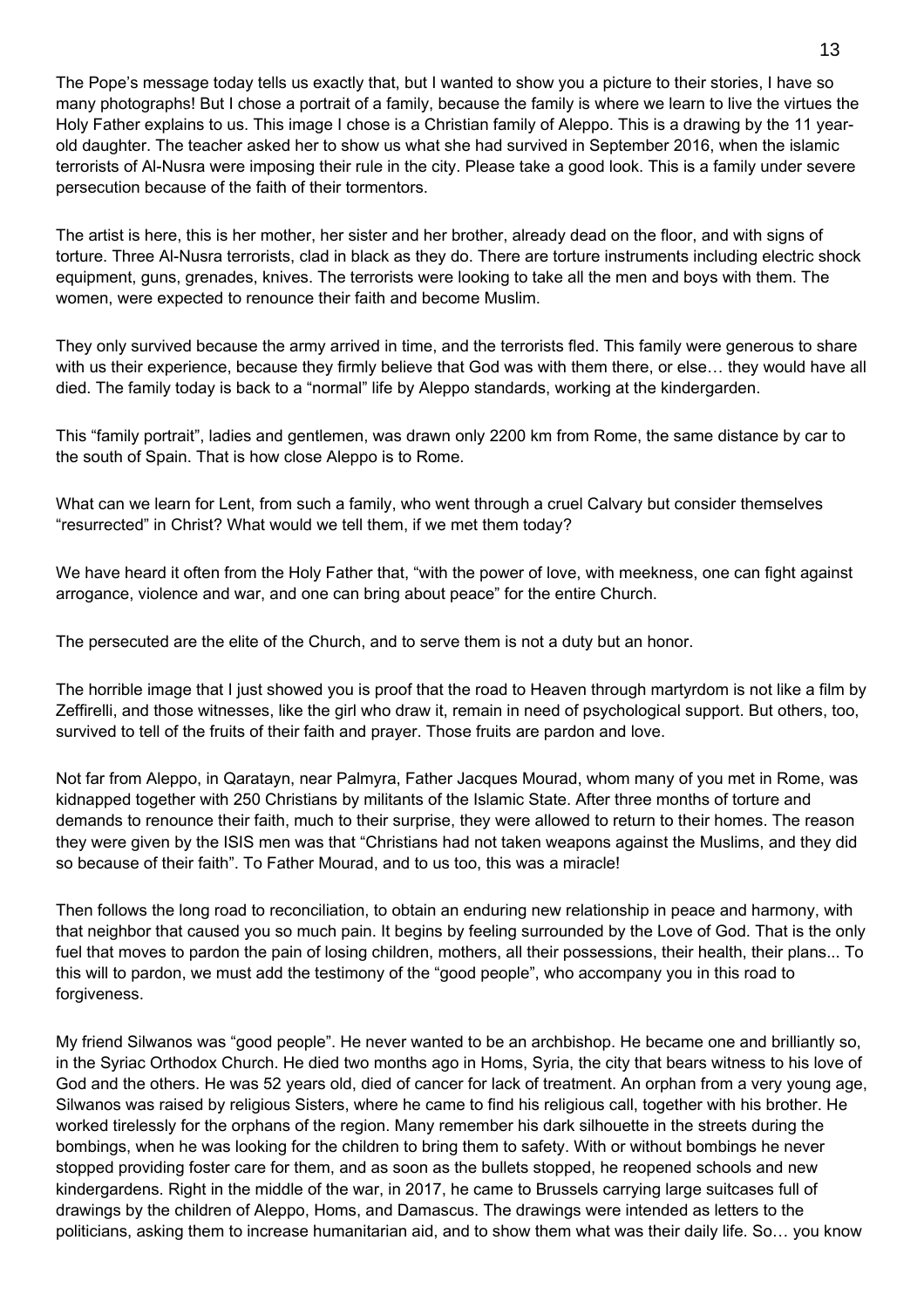where this drawing came from. In another occasion, I could tell you of the insults and humiliations Silwanos received from some European politicians. I was furious, but he had seen worse things in life. He promised to pray for them. He returned to Homs, where he served the poor until his very last breath.

Sacrifice goes together with deeply rooted love, the one that makes you reach out to your fellow brothers and sisters. During the first COVID lockdown in India, millions of workers were stranded without jobs or shelter for days, waiting for a little space in the train to go back home. A group called the "Small Christian Communities" network in India, which includes lay people and religious men and women, took it upon themselves to distribute food and water, as well as masks and disinfecting gel to those along the tracks. The members of these Small Christian Communities are as poor as the ones needing help, but they fully trust in the power of prayer and Providence. They organized prayers from home, but using megaphones to recite the litanies from the roof, so that those along the tracks could join them. We have to remember this: Hell trembles at the sound of the prayers of the poor!

And to deprive oneself of something, fasting, self-denial, says the Holy Father. Consider the many kidnapped priests and sisters in Africa, who are held for ransom by militias. They want the money to buy more weapons and continue kidnapping! So, the decision taken by the Nigerian bishops last week, together with the families of the victims, is not to pay ANY ransom for ANY of them. In a clear message to the terrorists, Archbishop Kaigama said: "Our children are NOT for sale!". Assuming that responsibility of not paying is a very heavy Cross. Our brothers in Nigeria are fasting of life, in the hope for another miracle like that of Father Mourad.

We have much to learn from them.

Are we maybe sitting on their Cross? We have to know they are ready to help us carry our Cross! With their life, prayer and death. Remember the family picture from Syria, let us not forget them, let us talk about them, let us bring their story to the Synod of Bishops; so that we can tell them one day that their long Calvary toward Resurrection was not in vain!

Thank you for your attention.

[00196-EN.01] [Original text: English]

### Traduzione in lingua italiana

A nome di coloro che sono perseguitati per la loro fede, voglio ringraziarvi molto per questa opportunità di condividere la loro testimonianza, collegandola all'importante messaggio di Papa Francesco per la Quaresima di quest'anno. Per coloro che soffrono la prova della persecuzione, la pandemia ha rappresentato un momento di comunione nel dolore e nella perdita, purtroppo in tutto il mondo.

Il dolore ci avvicina gli uni agli altri, e attraverso la fede si riceve l'"acqua viva" descritta dal Santo Padre. Un sondaggio recentemente pubblicato dal Pew Research Center mostra che, nella maggior parte dei paesi occidentali, il sentimento religioso è aumentato durante la pandemia. Non dovremmo chiudere gli occhi di fronte a questo.

E, quindi, eccomi qui oggi, con il mio cappello di caporedattore del rapporto "Religious Freedom in the World", pubblicato da Aid to the Church in Need. Il rapporto vi sarà presentato qui il 20 aprile, ma nel frattempo ho modo di ascoltare e leggere storie di fede, amore e speranza sotto vari gradi di persecuzione. L'esempio di coloro che preferirebbero morire piuttosto che rinunciare alla loro fede è indimenticabile e difficile da comprendere, è come un dialogo dove una delle parti sembra essere completamente carica di odio e l'altra appare completamente protetta da un forte strato di Amore.

Quando sento le storie degli oppressi e i miei occhi non riescono ad ingrandirsi, mi dicono "Ma Marcela, per favore, quando parli di noi, chiedi loro di pregare per noi! Vogliamo essere come voi, poter leggere la Bibbia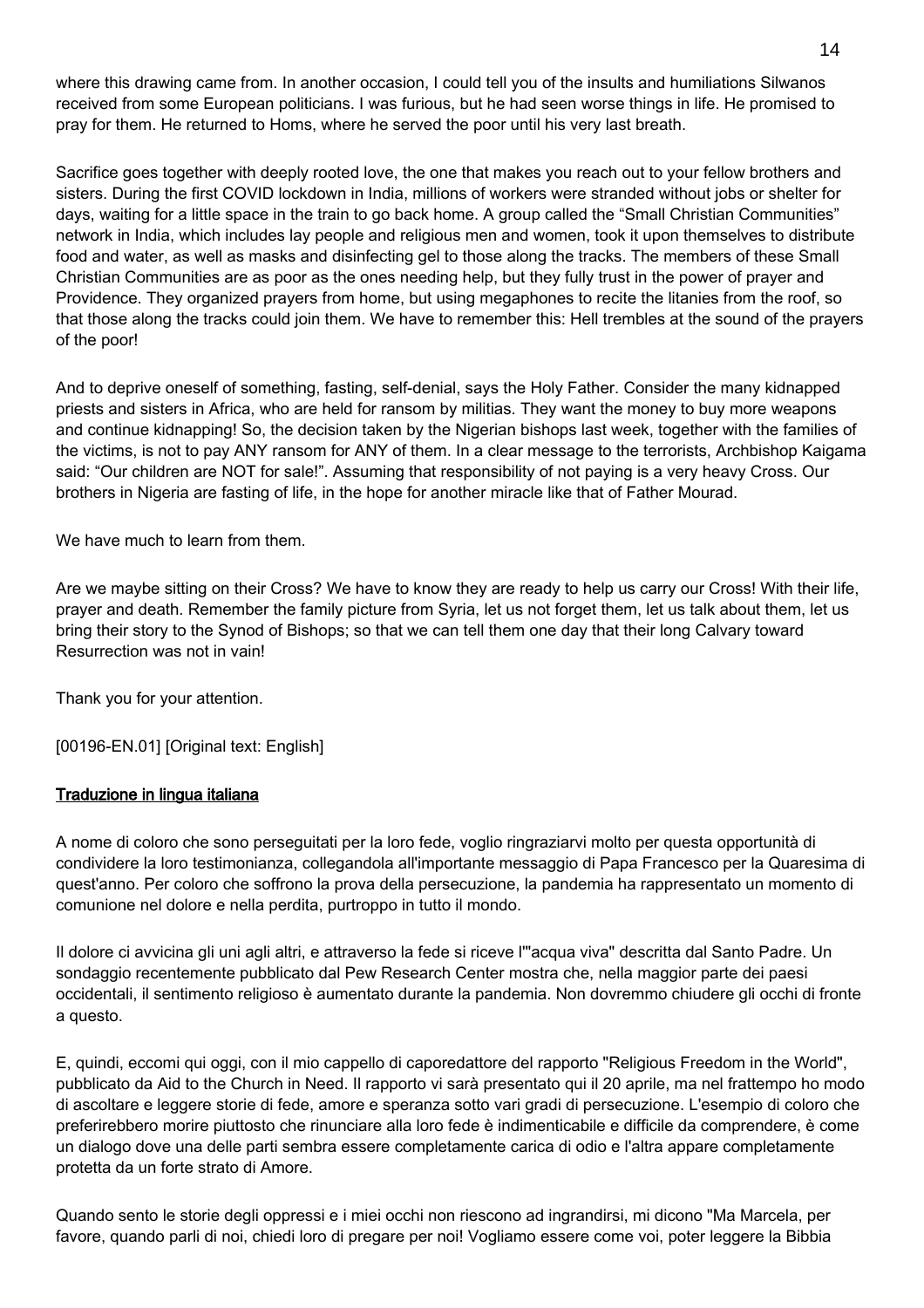quando vogliamo, andare nei templi aperti tutto il giorno, festeggiare il Natale come voi!" Allora mi viene la visione delle Bibbie polverose sugli scaffali, le chiese chiuse, lo strano Natale che abbiamo vissuto di recente... E devo rispondere loro: "No, non pregherò perché voi siate come noi, ma perché noi siamo come voi! Io e i miei vicini vorremmo avere la vostra forte fede e speranza nel futuro, e la forza di continuare a dare agli altri".

Il messaggio del Papa di oggi ci dice esattamente questo, ma io volevo mostrarvi un'immagine alle loro storie, ho tante fotografie! Ma ho scelto il ritratto di una famiglia, perché la famiglia è dove impariamo a vivere le virtù che il Santo Padre ci spiega. Questa immagine che ho scelto è una famiglia cristiana di Aleppo. Questo è un disegno della figlia di 11 anni. L'insegnante le ha chiesto di mostrarci ciò a cui era sopravvissuta nel settembre 2016, quando i terroristi islamici di Al-Nusra stavano imponendo il loro dominio nella città. Per favore, guardate bene. Questa è una famiglia sottoposta a gravi persecuzioni a causa della fede dei loro aguzzini.

L'artista è qui, questa è sua madre, sua sorella e suo fratello, già morti sul pavimento, e con segni di tortura. Tre terroristi di Al-Nusra, vestiti di nero come loro. Ci sono strumenti di tortura tra cui apparecchi per l'elettroshock, pistole, granate, coltelli. I terroristi volevano prendere tutti gli uomini e i ragazzi con loro. Le donne, ci si aspettava che rinunciassero alla loro fede e diventassero musulmane.

Sono sopravvissuti solo perché l'esercito è arrivato in tempo e i terroristi sono fuggiti. Questa famiglia è stata generosa a condividere con noi la loro esperienza, perché credono fermamente che Dio era con loro lì, altrimenti... sarebbero tutti morti. La famiglia oggi è tornata a una vita "normale" per gli standard di Aleppo, lavorando all'asilo.

Questo "ritratto di famiglia", signore e signori, è stato disegnato a soli 2200 km da Roma, la stessa distanza in auto dal sud della Spagna. Ecco quanto Aleppo è vicina a Roma.

Cosa possiamo imparare per la Quaresima, da una tale famiglia, che è passata attraverso un crudele Calvario ma si considera "risorta" in Cristo? Cosa diremmo loro, se li incontrassimo oggi?

Abbiamo sentito dire spesso dal Santo Padre che "con la forza dell'amore, con la mitezza, si può combattere l'arroganza, la violenza e la guerra, e si può portare la pace" per tutta la Chiesa.

I perseguitati sono l'élite della Chiesa, e servirli non è un dovere ma un onore.

L'orribile immagine che vi ho appena mostrato è la prova che la strada per il Paradiso attraverso il martirio non è come un film di Zeffirelli, e quei testimoni, come la ragazza che l'ha disegnata, hanno ancora bisogno di un sostegno psicologico. Ma anche altri sono sopravvissuti per raccontare i frutti della loro fede e della loro preghiera. Quei frutti sono il perdono e l'amore.

Non lontano da Aleppo, a Qaratayn, vicino a Palmira, padre Jacques Mourad, che molti di voi hanno conosciuto a Roma, è stato rapito insieme a 250 cristiani dai militanti dello Stato Islamico. Dopo tre mesi di torture e richieste di rinunciare alla loro fede, con loro grande sorpresa, è stato permesso loro di tornare alle loro case. La ragione che è stata data loro dagli uomini dell'ISIS è che "i cristiani non hanno preso le armi contro i musulmani, e lo hanno fatto a causa della loro fede". Per padre Mourad, e anche per noi, questo è stato un miracolo!

Poi segue la lunga strada della riconciliazione, per ottenere una nuova relazione duratura in pace e armonia, con quel vicino che ti ha causato tanto dolore. Si comincia sentendosi circondati dall'Amore di Dio. Questo è l'unico combustibile che muove a perdonare il dolore della perdita dei figli, delle madri, di tutti i loro beni, della loro salute, dei loro progetti... A questa volontà di perdono, bisogna aggiungere la testimonianza delle "persone buone", che ti accompagnano in questo cammino di perdono.

Il mio amico Silwanos era "brava gente". Non ha mai voluto essere un arcivescovo. Lo è diventato e in modo brillante, nella Chiesa siriaca ortodossa. È morto due mesi fa a Homs, in Siria, la città che testimonia il suo amore per Dio e per gli altri. Aveva 52 anni, è morto di cancro per mancanza di cure. Orfano fin dalla più tenera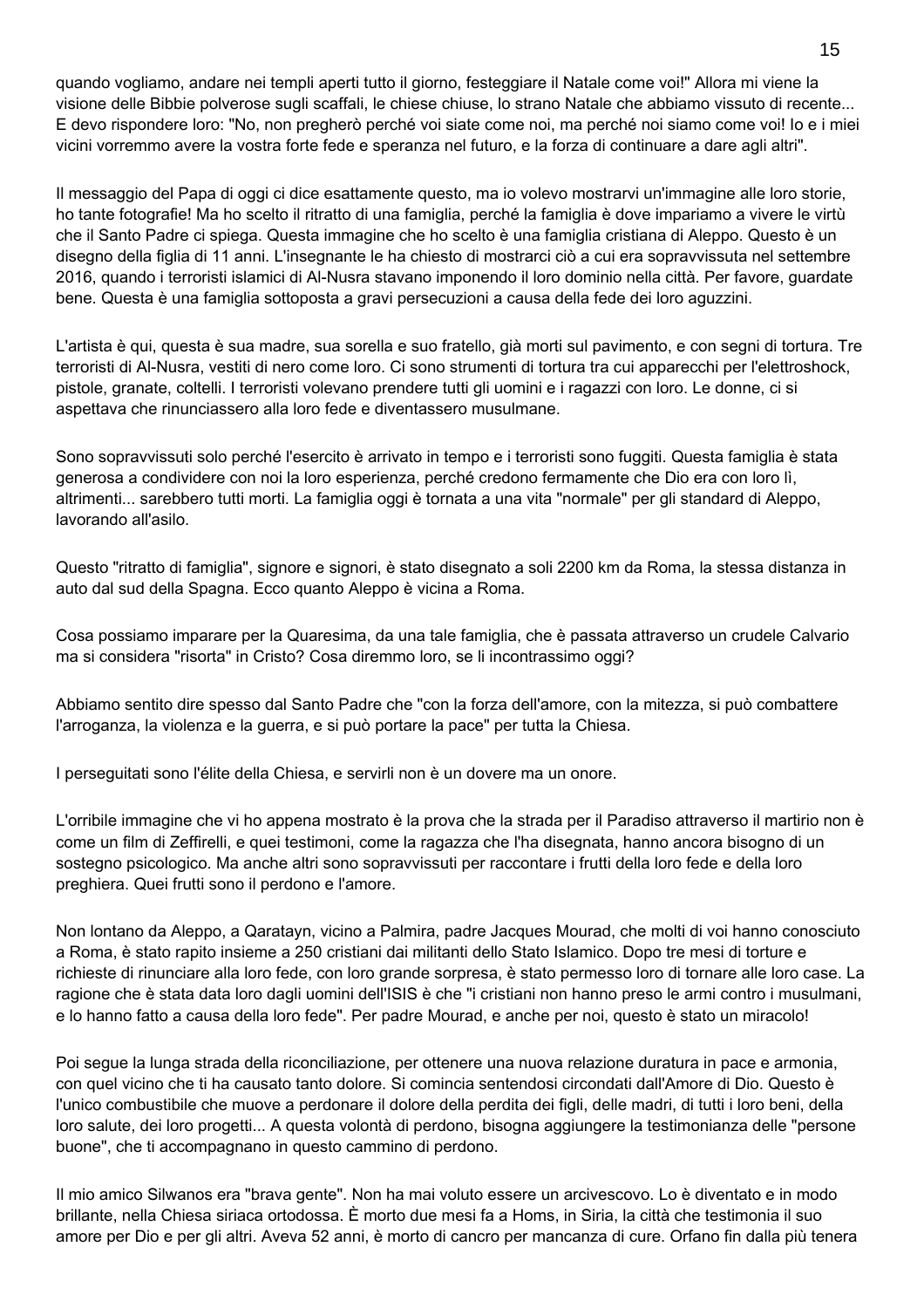età, Silwanos è stato allevato da suore religiose, dove è arrivato a trovare la sua chiamata religiosa, insieme a suo fratello. Lavorò instancabilmente per gli orfani della regione. Molti ricordano la sua sagoma scura nelle strade durante i bombardamenti, quando cercava i bambini per portarli in salvo. Con o senza bombardamenti non ha mai smesso di occuparsi di loro, e non appena i proiettili sono cessati, ha riaperto scuole e nuovi asili. Proprio nel mezzo della guerra, nel 2017, è venuto a Bruxelles portando grandi valigie piene di disegni dei bambini di Aleppo, Homs e Damasco. I disegni erano intesi come lettere ai politici, chiedendo loro di aumentare gli aiuti umanitari, e per mostrare quella che era la loro vita quotidiana. Quindi... sapete da dove viene questo disegno. In un'altra occasione, potrei raccontarvi degli insulti e delle umiliazioni che Silwanos ha ricevuto da alcuni politici europei. Io ero furiosa, ma lui aveva visto cose peggiori nella vita. Ha promesso di pregare per loro. Tornò a Homs, dove servì i poveri fino al suo ultimo respiro.

Il sacrificio va insieme all'amore profondamente radicato, quello che ti fa tendere la mano ai tuoi fratelli e sorelle. Durante il primo blocco COVID in India, milioni di lavoratori rimasero bloccati per giorni senza lavoro né riparo, aspettando un po' di spazio nel treno per tornare a casa. Un gruppo chiamato la rete delle "Piccole Comunità Cristiane" in India, che include laici e religiosi, ha preso l'iniziativa di distribuire cibo e acqua, così come maschere e gel disinfettante a quelli lungo i binari. I membri di queste Piccole Comunità Cristiane sono poveri come quelli che hanno bisogno di aiuto, ma hanno piena fiducia nel potere della preghiera e della Provvidenza. Hanno organizzato preghiere da casa, ma usando megafoni per recitare le litanie dal tetto, in modo che quelli lungo i binari potessero unirsi a loro. Dobbiamo ricordare questo: L'inferno trema al suono delle preghiere dei poveri!

E privarsi di qualcosa, digiuno, abnegazione, dice il Santo Padre. Consideriamo i molti sacerdoti e suore rapiti in Africa, che sono tenuti in riscatto dalle milizie. Vogliono i soldi per comprare altre armi e continuare a rapire! Così, la decisione presa dai vescovi nigeriani la scorsa settimana, insieme alle famiglie delle vittime, è di non pagare alcun riscatto per nessuno di loro. In un chiaro messaggio ai terroristi, l'arcivescovo Kaigama ha detto: "I nostri figli non sono in vendita!" Assumersi la responsabilità di non pagare è una croce molto pesante. I nostri fratelli in Nigeria sono a digiuno di vita, nella speranza di un altro miracolo come quello di padre Mourad.

Abbiamo molto da imparare da loro.

Siamo forse seduti sulla loro croce? Dobbiamo sapere che sono pronti ad aiutarci a portare la nostra croce! Con la loro vita, la loro preghiera e la loro morte. Ricordate il quadro di famiglia dalla Siria, non dimentichiamoli, parliamo di loro, portiamo la loro storia al Sinodo dei Vescovi; in modo da poter dire loro un giorno che il loro lungo Calvario verso la Resurrezione non è stato vano!

Grazie per l'attenzione.

[00196-IT.01] [Testo originale: Inglese]

### Traduzione in lingua spagnola

En nombre de los perseguidos por su fe, quiero agradecerles mucho esta oportunidad de compartir su testimonio, vinculándolo al importante mensaje del Papa Francisco para la Cuaresma de este año. Para quienes sufren el calvario de la persecución, la pandemia ha representado un momento de comunión en el dolor y la pérdida, que lamentablemente se produce en todo el mundo.

El dolor nos acerca a los demás, y a través de la fe se recibe el "agua viva" descrita por el Santo Padre. Una encuesta publicada recientemente por el Pew Research Center muestra que, en la mayoría de los países occidentales, el sentimiento religioso ha aumentado durante la pandemia. No debemos cerrar los ojos ante ello.

Y, por eso, aquí estoy hoy, con mi sombrero de redactor jefe del informe "Libertad religiosa en el mundo", publicado por Ayuda a la Iglesia Necesitada. El informe será presentado aquí el 20 de abril, pero mientras tanto me toca escuchar y leer historias de fe, amor y esperanza bajo diversos grados de persecución. El ejemplo de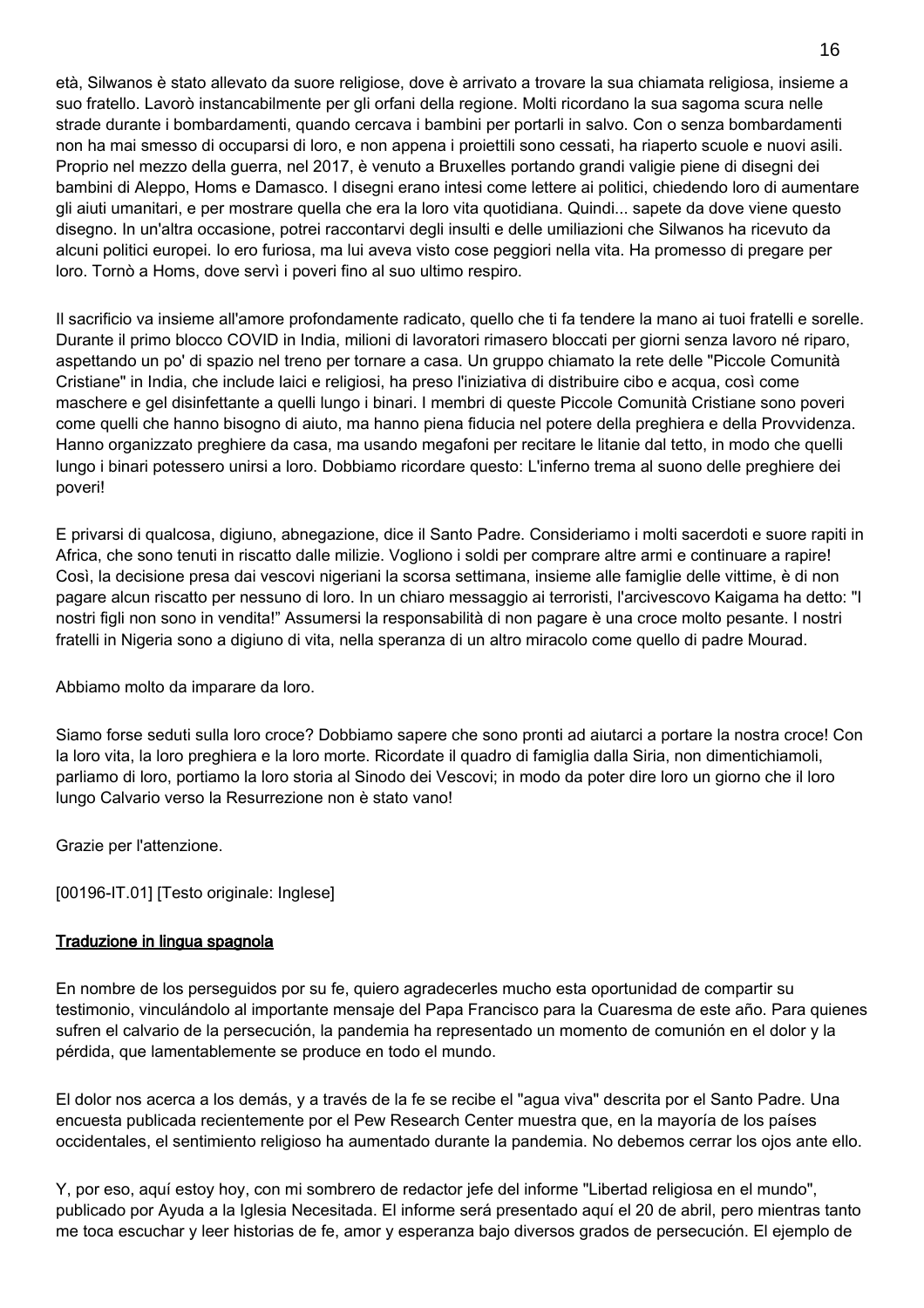los que prefieren morir antes que renunciar a su fe es inolvidable y difícil de comprender, es como un diálogo en el que una de las partes parece estar totalmente cargada de odio y la otra aparece totalmente protegida por una fuerte capa de Amor.

Cuando escucho las historias de los oprimidos y mis ojos no pueden más, me dicen "¡Pero Marcela, por favor, cuando hables de nosotros, pídeles que recen por nosotros! Queremos ser como vosotros, poder leer la Biblia cuando queramos, ir a los templos que están abiertos todo el día, ¡celebrar la Navidad como vosotros!". Entonces me viene la visión de las Biblias polvorientas en las estanterías, las Iglesias cerradas, la extraña Navidad que hemos vivido recientemente... Y tengo que responderles: "¡No, no voy a rezar para que ustedes sean como nosotros, sino para que nosotros seamos como ustedes! A mí y a mis vecinos nos gustaría tener vuestra fuerte fe y esperanza en el futuro, y la fuerza para seguir dando a los demás".

El mensaje del Papa de hoy nos dice exactamente eso, pero yo quería mostrarles una imagen a sus historias, ¡tengo tantas fotografías! Pero he elegido un retrato de una familia, porque en la familia es donde aprendemos a vivir las virtudes que nos explica el Santo Padre. Esta imagen que he elegido es una familia cristiana de Alepo. Es un dibujo de la hija de 11 años. La profesora le pidió que nos mostrara lo que había sobrevivido en septiembre de 2016, cuando los terroristas islámicos de Al-Nusra imponían su dominio en la ciudad. Por favor, fíjate bien. Se trata de una familia sometida a una severa persecución a causa de la fe de sus verdugos.

La artista está aquí, esta es su madre, su hermana y su hermano, ya muertos en el suelo, y con signos de tortura. Tres terroristas de Al-Nusra, vestidos de negro como ellos. Hay instrumentos de tortura, incluyendo equipos de descarga eléctrica, pistolas, granadas, cuchillos. Los terroristas pretendían llevarse a todos los hombres y niños. Las mujeres, debían renunciar a su fe y convertirse en musulmanas.

Sólo sobrevivieron porque el ejército llegó a tiempo y los terroristas huyeron. Esta familia fue generosa al compartir con nosotros su experiencia, porque creen firmemente que Dios estaba con ellos allí, o si no... habrían muerto todos. Hoy la familia ha vuelto a una vida "normal" según los estándares de Alepo, trabajando en la guardería.

Este "retrato de familia", señoras y señores, fue dibujado a sólo 2200 km de Roma, la misma distancia en coche hasta el sur de España. Así de cerca está Alepo de Roma.

¿Qué podemos aprender para la Cuaresma, de una familia así, que pasó por un cruel calvario pero que se considera "resucitada" en Cristo? ¿Qué les diríamos, si nos encontráramos con ellos hoy?

Hemos escuchado a menudo del Santo Padre que, "con la fuerza del amor, con la mansedumbre, se puede luchar contra la prepotencia, la violencia y la guerra, y se puede conseguir la paz" para toda la Iglesia.

Los perseguidos son la élite de la Iglesia, y servirles no es un deber sino un honor.

La horrible imagen que acabo de mostrarles es la prueba de que el camino al Cielo a través del martirio no es como una película de Zeffirelli, y esos testigos, como la chica que la dibuja, siguen necesitando apoyo psicológico. Pero también otros sobrevivieron para contar los frutos de su fe y su oración. Esos frutos son el perdón y el amor.

No muy lejos de Alepo, en Qaratayn, cerca de Palmira, el padre Jacques Mourad, al que muchos de ustedes conocieron en Roma, fue secuestrado junto con 250 cristianos por militantes del Estado Islámico. Después de tres meses de tortura y de exigirles que renunciaran a su fe, para su sorpresa, se les permitió regresar a sus hogares. La razón que les dieron los hombres del ISIS fue que "los cristianos no habían tomado las armas contra los musulmanes, y lo hicieron por su fe". Para el padre Mourad, y para nosotros también, esto fue un milagro.